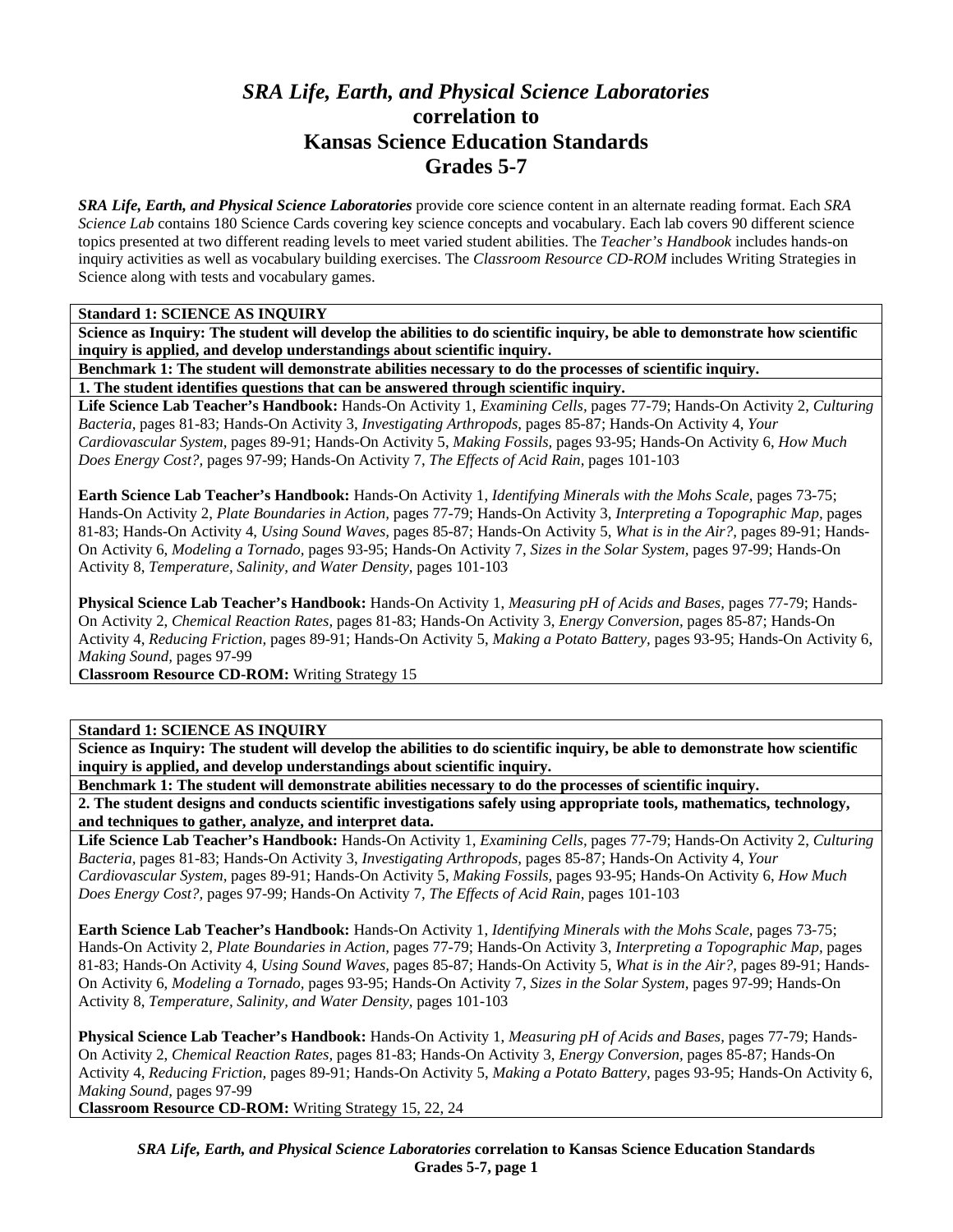**Standard 1: SCIENCE AS INQUIRY** 

**Science as Inquiry: The student will develop the abilities to do scientific inquiry, be able to demonstrate how scientific inquiry is applied, and develop understandings about scientific inquiry.** 

**Benchmark 1: The student will demonstrate abilities necessary to do the processes of scientific inquiry. 3. The student identifies the relationship between evidence and logical conclusions.** 

**Life Science Lab Teacher's Handbook:** Hands-On Activity 1, *Examining Cells,* pages 77-79; Hands-On Activity 2, *Culturing Bacteria,* pages 81-83; Hands-On Activity 3, *Investigating Arthropods,* pages 85-87; Hands-On Activity 4, *Your Cardiovascular System,* pages 89-91; Hands-On Activity 5, *Making Fossils,* pages 93-95; Hands-On Activity 6, *How Much Does Energy Cost?,* pages 97-99; Hands-On Activity 7, *The Effects of Acid Rain,* pages 101-103

**Earth Science Lab Teacher's Handbook:** Hands-On Activity 1, *Identifying Minerals with the Mohs Scale,* pages 73-75; Hands-On Activity 2, *Plate Boundaries in Action,* pages 77-79; Hands-On Activity 3, *Interpreting a Topographic Map,* pages 81-83; Hands-On Activity 4, *Using Sound Waves,* pages 85-87; Hands-On Activity 5, *What is in the Air?,* pages 89-91; Hands-On Activity 6, *Modeling a Tornado,* pages 93-95; Hands-On Activity 7, *Sizes in the Solar System,* pages 97-99; Hands-On Activity 8, *Temperature, Salinity, and Water Density,* pages 101-103

**Physical Science Lab Teacher's Handbook:** Hands-On Activity 1, *Measuring pH of Acids and Bases,* pages 77-79; Hands-On Activity 2, *Chemical Reaction Rates,* pages 81-83; Hands-On Activity 3, *Energy Conversion,* pages 85-87; Hands-On Activity 4, *Reducing Friction,* pages 89-91; Hands-On Activity 5, *Making a Potato Battery,* pages 93-95; Hands-On Activity 6, *Making Sound,* pages 97-99

**Classroom Resource CD-ROM:** Writing Strategy 18

# **Standard 1: SCIENCE AS INQUIRY**

**Science as Inquiry: The student will develop the abilities to do scientific inquiry, be able to demonstrate how scientific inquiry is applied, and develop understandings about scientific inquiry.** 

**Benchmark 1: The student will demonstrate abilities necessary to do the processes of scientific inquiry. 4. The student communicates scientific procedures, results, and explanations.** 

**Life Science Lab Teacher's Handbook:** Hands-On Activity 1, *Examining Cells,* pages 77-79; Hands-On Activity 2, *Culturing Bacteria,* pages 81-83; Hands-On Activity 3, *Investigating Arthropods,* pages 85-87; Hands-On Activity 4, *Your Cardiovascular System,* pages 89-91; Hands-On Activity 5, *Making Fossils,* pages 93-95; Hands-On Activity 6, *How Much Does Energy Cost?,* pages 97-99; Hands-On Activity 7, *The Effects of Acid Rain,* pages 101-103

**Earth Science Lab Teacher's Handbook:** Hands-On Activity 1, *Identifying Minerals with the Mohs Scale,* pages 73-75; Hands-On Activity 2, *Plate Boundaries in Action,* pages 77-79; Hands-On Activity 3, *Interpreting a Topographic Map,* pages 81-83; Hands-On Activity 4, *Using Sound Waves,* pages 85-87; Hands-On Activity 5, *What is in the Air?,* pages 89-91; Hands-On Activity 6, *Modeling a Tornado,* pages 93-95; Hands-On Activity 7, *Sizes in the Solar System,* pages 97-99; Hands-On Activity 8, *Temperature, Salinity, and Water Density,* pages 101-103

**Physical Science Lab Teacher's Handbook:** Hands-On Activity 1, *Measuring pH of Acids and Bases,* pages 77-79; Hands-On Activity 2, *Chemical Reaction Rates,* pages 81-83; Hands-On Activity 3, *Energy Conversion,* pages 85-87; Hands-On Activity 4, *Reducing Friction,* pages 89-91; Hands-On Activity 5, *Making a Potato Battery,* pages 93-95; Hands-On Activity 6, *Making Sound,* pages 97-99

**Classroom Resource CD-ROM:** Writing Strategy 15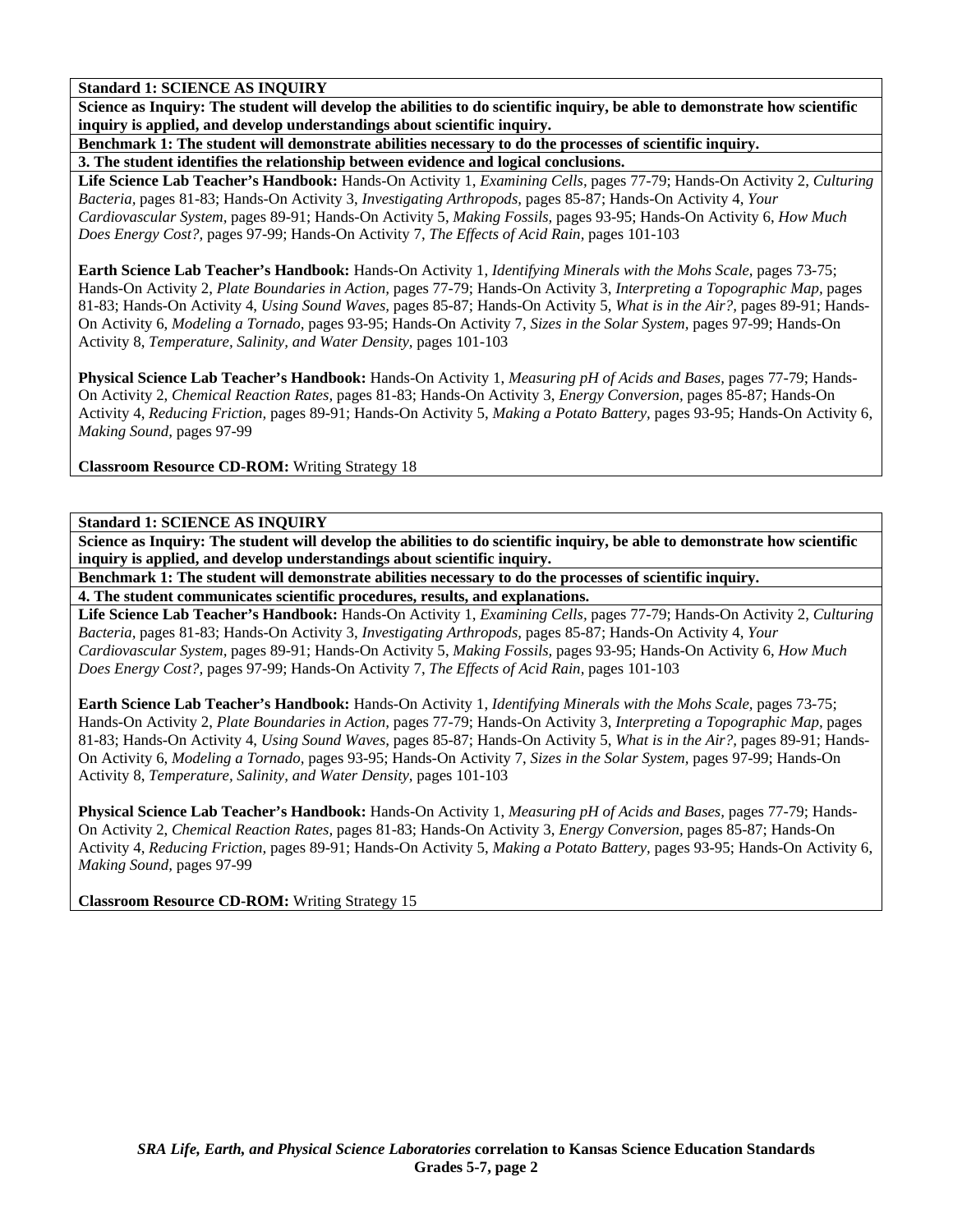# **Standard 1: SCIENCE AS INQUIRY**

**Science as Inquiry: The student will develop the abilities to do scientific inquiry, be able to demonstrate how scientific inquiry is applied, and develop understandings about scientific inquiry.** 

**Benchmark 2: The student will apply different kinds of investigations to different kinds of questions.** 

**1. The student develops questions and adapts (frames) the inquiry process to guide the appropriate type of investigation.** 

**Life Science Lab Teacher's Handbook:** Hands-On Activity 1, *Examining Cells,* pages 77-79; Hands-On Activity 2, *Culturing Bacteria,* pages 81-83; Hands-On Activity 3, *Investigating Arthropods,* pages 85-87; Hands-On Activity 4, *Your Cardiovascular System,* pages 89-91; Hands-On Activity 5, *Making Fossils,* pages 93-95; Hands-On Activity 6, *How Much Does Energy Cost?,* pages 97-99; Hands-On Activity 7, *The Effects of Acid Rain,* pages 101-103

**Earth Science Lab Teacher's Handbook:** Hands-On Activity 1, *Identifying Minerals with the Mohs Scale,* pages 73-75; Hands-On Activity 2, *Plate Boundaries in Action,* pages 77-79; Hands-On Activity 3, *Interpreting a Topographic Map,* pages 81-83; Hands-On Activity 4, *Using Sound Waves,* pages 85-87; Hands-On Activity 5, *What is in the Air?,* pages 89-91; Hands-On Activity 6, *Modeling a Tornado,* pages 93-95; Hands-On Activity 7, *Sizes in the Solar System,* pages 97-99; Hands-On Activity 8, *Temperature, Salinity, and Water Density,* pages 101-103

**Physical Science Lab Teacher's Handbook:** Hands-On Activity 1, *Measuring pH of Acids and Bases,* pages 77-79; Hands-On Activity 2, *Chemical Reaction Rates,* pages 81-83; Hands-On Activity 3, *Energy Conversion,* pages 85-87; Hands-On Activity 4, *Reducing Friction,* pages 89-91; Hands-On Activity 5, *Making a Potato Battery,* pages 93-95; Hands-On Activity 6, *Making Sound,* pages 97-99

**Classroom Resource CD-ROM:** Writing Strategy 8, 15

# **Standard 1: SCIENCE AS INQUIRY**

**Science as Inquiry: The student will develop the abilities to do scientific inquiry, be able to demonstrate how scientific inquiry is applied, and develop understandings about scientific inquiry.** 

**Benchmark 2: The student will apply different kinds of investigations to different kinds of questions. 2. The student differentiates between qualitative and quantitative data in an investigation.** 

**Life Science Lab Teacher's Handbook:** Hands-On Activity 1, *Examining Cells,* pages 77-79; Hands-On Activity 2, *Culturing Bacteria,* pages 81-83; Hands-On Activity 3, *Investigating Arthropods,* pages 85-87; Hands-On Activity 4, *Your Cardiovascular System,* pages 89-91; Hands-On Activity 5, *Making Fossils,* pages 93-95; Hands-On Activity 6, *How Much Does Energy Cost?,* pages 97-99; Hands-On Activity 7, *The Effects of Acid Rain,* pages 101-103

**Earth Science Lab Teacher's Handbook:** Hands-On Activity 1, *Identifying Minerals with the Mohs Scale,* pages 73-75; Hands-On Activity 2, *Plate Boundaries in Action,* pages 77-79; Hands-On Activity 3, *Interpreting a Topographic Map,* pages 81-83; Hands-On Activity 4, *Using Sound Waves,* pages 85-87; Hands-On Activity 5, *What is in the Air?,* pages 89-91; Hands-On Activity 6, *Modeling a Tornado,* pages 93-95; Hands-On Activity 7, *Sizes in the Solar System,* pages 97-99; Hands-On Activity 8, *Temperature, Salinity, and Water Density,* pages 101-103

**Physical Science Lab Teacher's Handbook:** Hands-On Activity 1, *Measuring pH of Acids and Bases,* pages 77-79; Hands-On Activity 2, *Chemical Reaction Rates,* pages 81-83; Hands-On Activity 3, *Energy Conversion,* pages 85-87; Hands-On Activity 4, *Reducing Friction,* pages 89-91; Hands-On Activity 5, *Making a Potato Battery,* pages 93-95; Hands-On Activity 6, *Making Sound,* pages 97-99

**Classroom Resource CD-ROM:** Writing Strategy 22, 24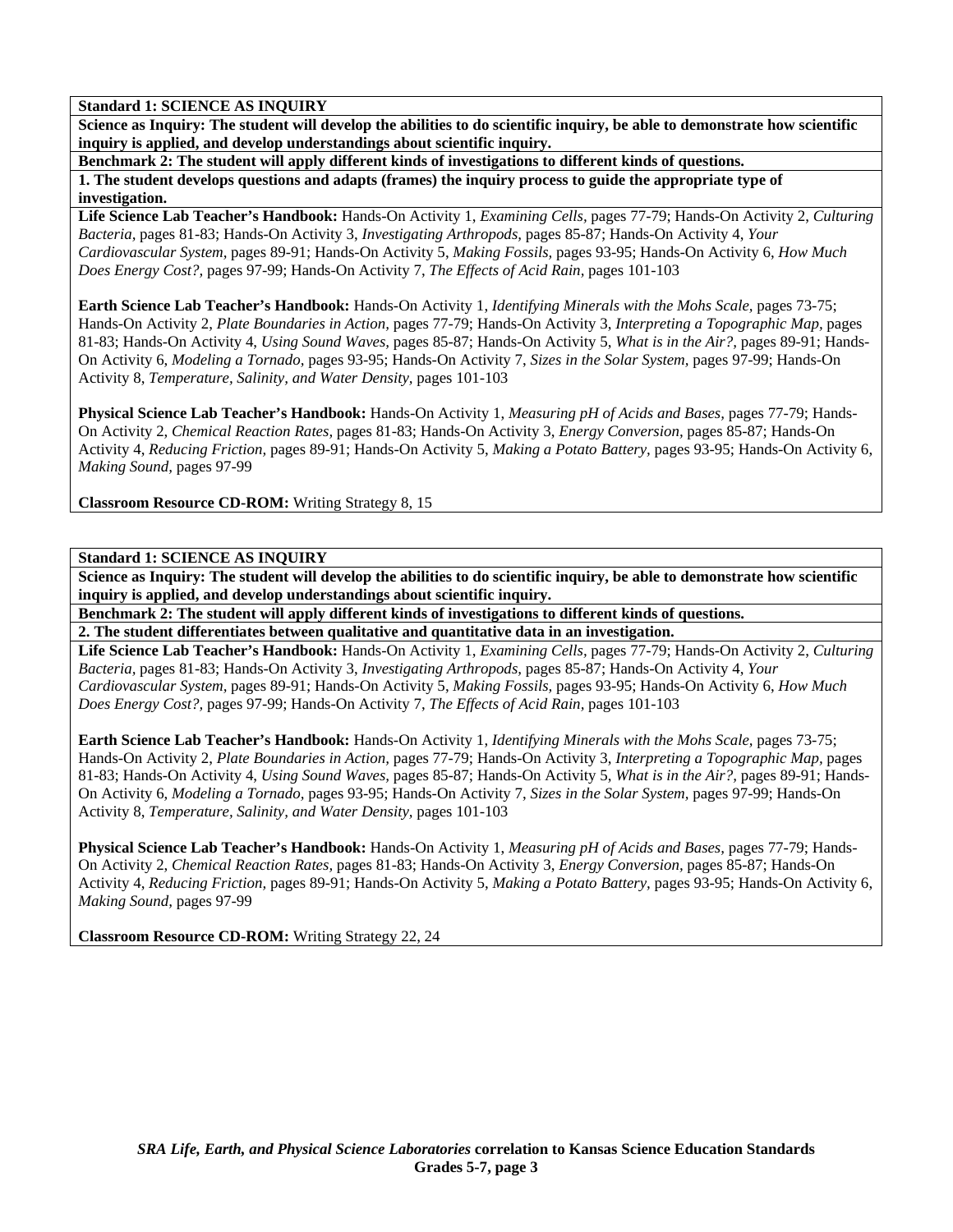# **Standard 1: SCIENCE AS INQUIRY**

**Science as Inquiry: The student will develop the abilities to do scientific inquiry, be able to demonstrate how scientific inquiry is applied, and develop understandings about scientific inquiry.** 

**Benchmark 3: The student will analyze how science advances through the interaction of new ideas, scientific investigations, skepticism, and examinations of evidence of varied explanations.** 

**1. The student after completing an investigation, generates alternative methods of investigation and/or further questions for inquiry.** 

**Life Science Lab Teacher's Handbook:** Hands-On Activity 1, *Examining Cells,* pages 77-79; Hands-On Activity 2, *Culturing Bacteria,* pages 81-83; Hands-On Activity 3, *Investigating Arthropods,* pages 85-87; Hands-On Activity 4, *Your Cardiovascular System,* pages 89-91; Hands-On Activity 5, *Making Fossils,* pages 93-95; Hands-On Activity 6, *How Much Does Energy Cost?,* pages 97-99; Hands-On Activity 7, *The Effects of Acid Rain,* pages 101-103

**Earth Science Lab Teacher's Handbook:** Hands-On Activity 1, *Identifying Minerals with the Mohs Scale,* pages 73-75; Hands-On Activity 2, *Plate Boundaries in Action,* pages 77-79; Hands-On Activity 3, *Interpreting a Topographic Map,* pages 81-83; Hands-On Activity 4, *Using Sound Waves,* pages 85-87; Hands-On Activity 5, *What is in the Air?,* pages 89-91; Hands-On Activity 6, *Modeling a Tornado,* pages 93-95; Hands-On Activity 7, *Sizes in the Solar System,* pages 97-99; Hands-On Activity 8, *Temperature, Salinity, and Water Density,* pages 101-103

**Physical Science Lab Teacher's Handbook:** Hands-On Activity 1, *Measuring pH of Acids and Bases,* pages 77-79; Hands-On Activity 2, *Chemical Reaction Rates,* pages 81-83; Hands-On Activity 3, *Energy Conversion,* pages 85-87; Hands-On Activity 4, *Reducing Friction,* pages 89-91; Hands-On Activity 5, *Making a Potato Battery,* pages 93-95; Hands-On Activity 6, *Making Sound,* pages 97-99

## **Standard 1: SCIENCE AS INQUIRY**

**Science as Inquiry: The student will develop the abilities to do scientific inquiry, be able to demonstrate how scientific inquiry is applied, and develop understandings about scientific inquiry.** 

**Benchmark 3: The student will analyze how science advances through the interaction of new ideas, scientific investigations, skepticism, and examinations of evidence of varied explanations.** 

**2. The student evaluates the work of others to determine evidence which scientifically supports or contradicts the results, identifying faulty reasoning or conclusions that go beyond evidence and/or are not supported by data.** 

**Life Science Lab Teacher's Handbook:** Hands-On Activity 1, *Examining Cells,* pages 77-79; Hands-On Activity 2, *Culturing Bacteria,* pages 81-83; Hands-On Activity 3, *Investigating Arthropods,* pages 85-87; Hands-On Activity 4, *Your Cardiovascular System,* pages 89-91; Hands-On Activity 5, *Making Fossils,* pages 93-95; Hands-On Activity 6, *How Much Does Energy Cost?,* pages 97-99; Hands-On Activity 7, *The Effects of Acid Rain,* pages 101-103

**Earth Science Lab Teacher's Handbook:** Hands-On Activity 1, *Identifying Minerals with the Mohs Scale,* pages 73-75; Hands-On Activity 2, *Plate Boundaries in Action,* pages 77-79; Hands-On Activity 3, *Interpreting a Topographic Map,* pages 81-83; Hands-On Activity 4, *Using Sound Waves,* pages 85-87; Hands-On Activity 5, *What is in the Air?,* pages 89-91; Hands-On Activity 6, *Modeling a Tornado,* pages 93-95; Hands-On Activity 7, *Sizes in the Solar System,* pages 97-99; Hands-On Activity 8, *Temperature, Salinity, and Water Density,* pages 101-103

**Physical Science Lab Teacher's Handbook:** Hands-On Activity 1, *Measuring pH of Acids and Bases,* pages 77-79; Hands-On Activity 2, *Chemical Reaction Rates,* pages 81-83; Hands-On Activity 3, *Energy Conversion,* pages 85-87; Hands-On Activity 4, *Reducing Friction,* pages 89-91; Hands-On Activity 5, *Making a Potato Battery,* pages 93-95; Hands-On Activity 6, *Making Sound,* pages 97-99

**Standard 2: PHYSCIAL SCIENCE** 

**Physical Science: The student will apply process skills to develop an understanding of physical science including properties, changes of properties of matter, motion and forces, and transfer of energy.** 

**Benchmark 1: The student will observe, compare, and classify properties of matter.** 

**1. The student compares and classifies the states of matter: solids, liquids, gases, and plasma.** 

Physical Science Lab, Level A: Cards 5, 6, 7

**Physical Science Lab, Level B: Cards 5, 6, 7**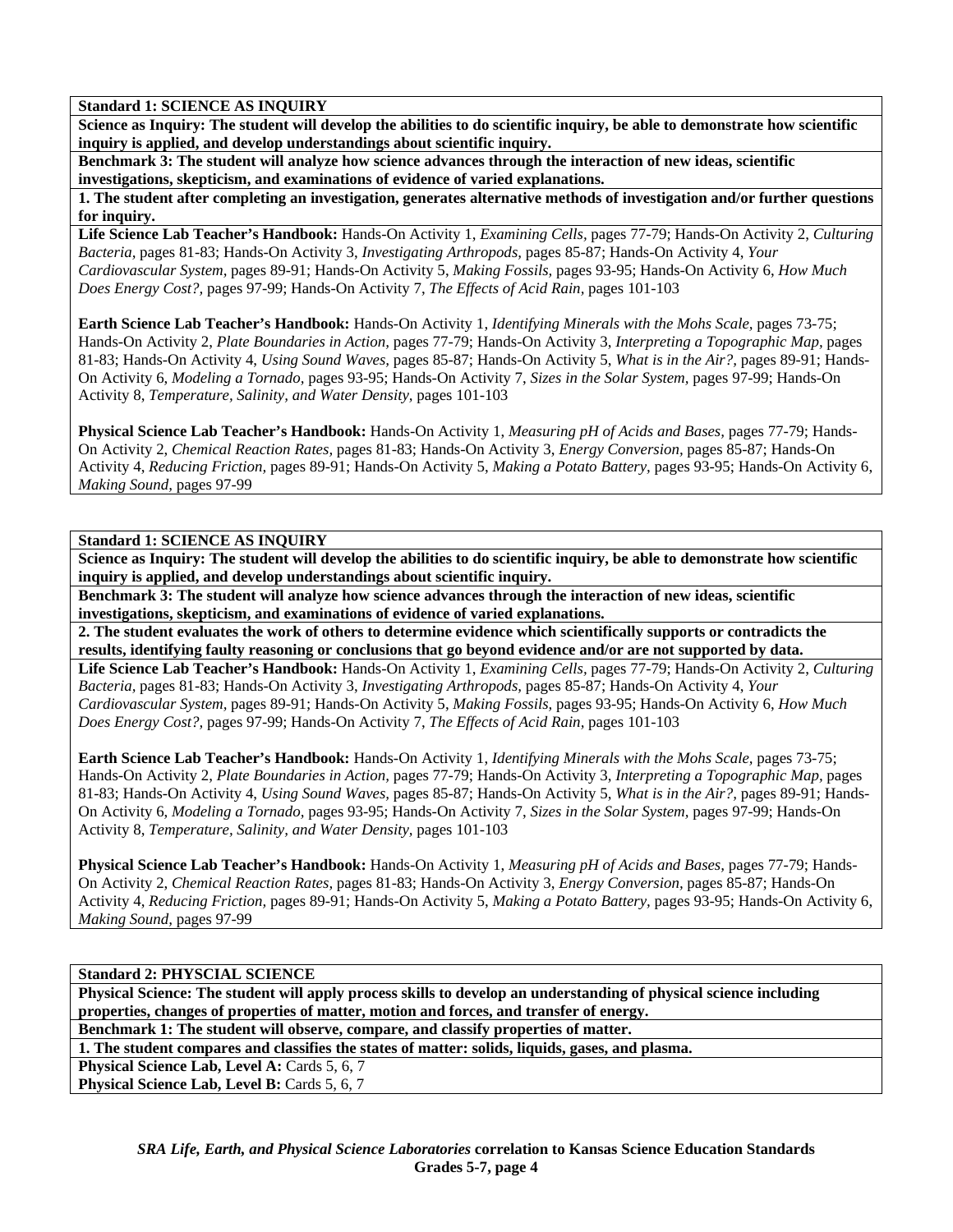**Standard 2: PHYSCIAL SCIENCE** 

**Physical Science: The student will apply process skills to develop an understanding of physical science including properties, changes of properties of matter, motion and forces, and transfer of energy.** 

**Benchmark 1: The student will observe, compare, and classify properties of matter.** 

**2. The student compares and contrasts the classes of matter: elements, compounds, and mixtures.** 

**Physical Science Lab, Level A: Cards 10, 11, 12, 13** 

Physical Science Lab, Level B: Cards 10, 11, 12, 13

**Standard 2: PHYSCIAL SCIENCE** 

**Physical Science: The student will apply process skills to develop an understanding of physical science including properties, changes of properties of matter, motion and forces, and transfer of energy.** 

**Benchmark 1: The student will observe, compare, and classify properties of matter.** 

**3. The student identifies and communicates properties of matter including but not limited to, boiling point, solubility, and density.** 

**Physical Science Lab, Level A: Cards 1, 2, 6, 8** 

Physical Science Lab, Level B: Cards 1, 2, 6, 8

**Standard 2: PHYSCIAL SCIENCE** 

**Physical Science: The student will apply process skills to develop an understanding of physical science including properties, changes of properties of matter, motion and forces, and transfer of energy.** 

**Benchmark 2: The student will observe, measure, infer, and classify changes in properties of matter.** 

**1. The student understands the relationship of atoms to elements and elements to compounds.** 

**Physical Science Lab, Level A: Cards 3, 4, 10, 11** 

Physical Science Lab, Level B: Cards 3, 4, 10, 11

**Standard 2: PHYSCIAL SCIENCE** 

**Physical Science: The student will apply process skills to develop an understanding of physical science including properties, changes of properties of matter, motion and forces, and transfer of energy.** 

**Benchmark 2: The student will observe, measure, infer, and classify changes in properties of matter.** 

**2. The student measures and graphs the effects of temperature on matter.** 

Physical Science Lab, Level A: Cards 6, 7, 8, 42 Physical Science Lab, Level B: Cards 6, 7, 8, 42

**Standard 2: PHYSCIAL SCIENCE** 

**Physical Science: The student will apply process skills to develop an understanding of physical science including properties, changes of properties of matter, motion and forces, and transfer of energy.** 

**Benchmark 3: The student will investigate motion and forces.** 

**1. The student identifies the forces that act on an object (e.g., gravity and friction).** 

**Physical Science Lab, Level A:** Cards 54, 57, 58, 59

**Physical Science Lab, Level B: Cards 54, 57, 58, 59** 

**Physical Science Lab Teacher's Handbook:** Hands-On Activity 4, *Reducing Friction,* pages 89-91

**Standard 2: PHYSCIAL SCIENCE** 

**Physical Science: The student will apply process skills to develop an understanding of physical science including properties, changes of properties of matter, motion and forces, and transfer of energy.** 

**Benchmark 3: The student will investigate motion and forces.** 

**2. The student describes, measures, and represents data on a graph showing the motion of an object (position, direction of motion, speed).** 

**Physical Science Lab, Level A: Cards 50, 51, 52, 53** Physical Science Lab, Level B: Cards 50, 51, 52, 53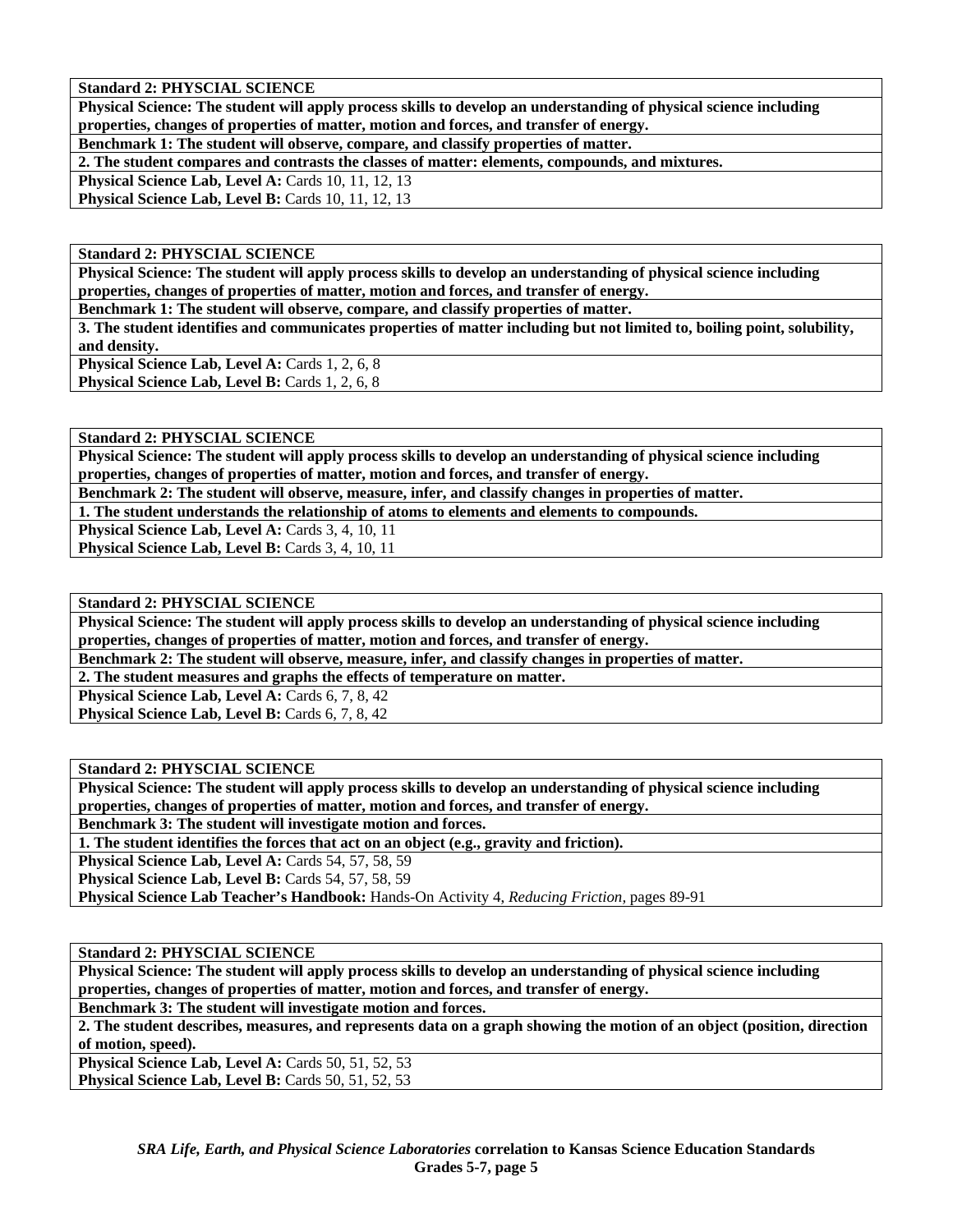**Standard 2: PHYSCIAL SCIENCE** 

**Physical Science: The student will apply process skills to develop an understanding of physical science including properties, changes of properties of matter, motion and forces, and transfer of energy.** 

**Benchmark 3: The student will investigate motion and forces.** 

**3. The student recognizes and describes examples of Newton's Laws of Motion.** 

**Physical Science Lab, Level A: Cards 55, 56** 

Physical Science Lab, Level B: Cards 55, 56

**Standard 2: PHYSCIAL SCIENCE** 

**Physical Science: The student will apply process skills to develop an understanding of physical science including properties, changes of properties of matter, motion and forces, and transfer of energy.** 

**Benchmark 3: The student will investigate motion and forces.** 

**4. The student investigates and explains how simple machines multiply force at the expense of distance.** 

**Physical Science Lab, Level A: Cards 63, 64** 

**Physical Science Lab, Level B: Cards 63, 64** 

**Standard 2: PHYSCIAL SCIENCE** 

**Physical Science: The student will apply process skills to develop an understanding of physical science including properties, changes of properties of matter, motion and forces, and transfer of energy.** 

**Benchmark 4: The student will understand and demonstrate the transfer of energy.** 

**1. The student understands the difference between potential and kinetic energy.** 

**Physical Science Lab, Level A:** Cards 36, 37, 39, 40, 41, 42

**Physical Science Lab, Level B:** Cards 36, 37, 39, 40, 41, 42

**Physical Science Lab Teacher's Handbook:** Hands-On Activity 3, *Energy Conversion,* pages 85-87

**Standard 2: PHYSCIAL SCIENCE** 

**Physical Science: The student will apply process skills to develop an understanding of physical science including properties, changes of properties of matter, motion and forces, and transfer of energy.** 

**Benchmark 4: The student will understand and demonstrate the transfer of energy.** 

**2. The student understands that when work is done energy transforms from one form to another, including mechanical, heat, light, sound, electrical, chemical, and nuclear energy, yet is conserved.** 

**Physical Science Lab, Level A:** Cards 34, 36, 37, 41, 42, 45, 46, 47, 48, 49, 66, 67, 76, 78, 79, 80, 82, 83

**Physical Science Lab, Level B:** Cards 34, 36, 37, 41, 42, 45, 46, 47, 48, 49, 66, 67, 76, 78, 79, 80, 82, 83

**Physical Science Lab Teacher's Handbook:** Hands-On Activity 3, *Energy Conversion,* pages 85-87; Hands-On Activity 5, *Making a Potato Battery,* pages 93-95; Hands-On Activity 6, *Making Sound,* pages 97-99

**Standard 2: PHYSCIAL SCIENCE** 

**Physical Science: The student will apply process skills to develop an understanding of physical science including properties, changes of properties of matter, motion and forces, and transfer of energy.** 

**Benchmark 4: The student will understand and demonstrate the transfer of energy.** 

**3. The student observes and communicates how light (electromagnetic) energy interacts with matter: transmitted, reflected, refracted, and absorbed).** 

**Physical Science Lab, Level A: Cards 82, 83, 84, 85, 86, 87, 88, 89, 90 Physical Science Lab, Level B:** Cards 82, 83, 84, 85, 86, 87, 88, 89, 90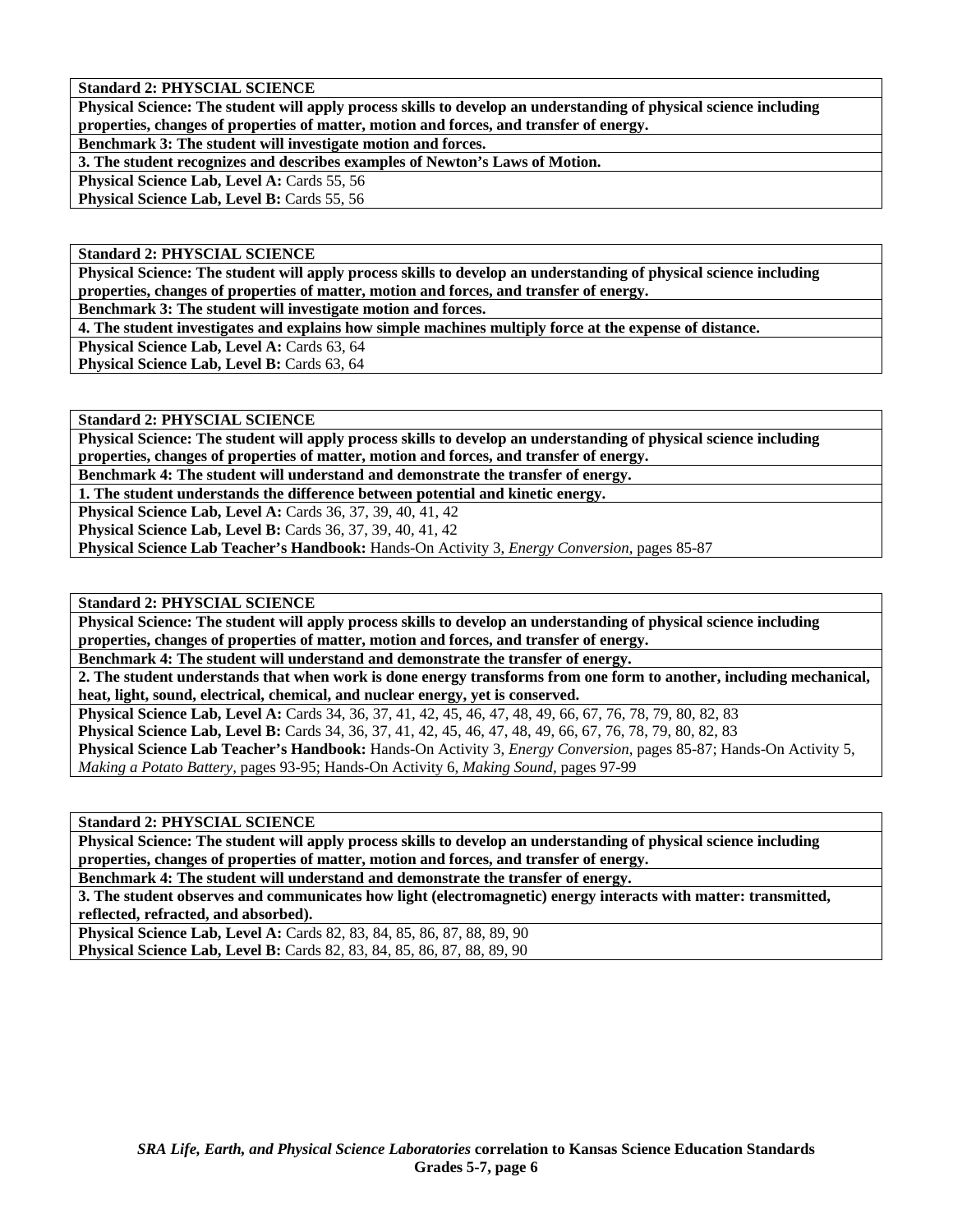**Standard 2: PHYSCIAL SCIENCE** 

**Physical Science: The student will apply process skills to develop an understanding of physical science including properties, changes of properties of matter, motion and forces, and transfer of energy.** 

**Benchmark 4: The student will understand and demonstrate the transfer of energy.** 

**4. The student understands that heat energy can be transferred from hot to cold by radiation, convection, and conduction.** 

Physical Science Lab, Level A: Cards 42, 43, 44 **Physical Science Lab, Level B: Cards 42, 43, 44** 

**Standard 3: LIFE SCIENCE** 

**Life Science: The student will apply process skills to explore and understand structure and function in living systems, reproduction and heredity, regulation and behavior, populations and ecosystems, and diversity and adaptations of organisms.** 

**Benchmark 1: The student will model structures of organisms and relate functions to the structures.** 

**1. The student will understand the cell theory: that all organisms are composed of one or more cells, cells are the basic unit of life, and that cells come from other cells.** 

**Life Science Lab, Level A: Cards 1, 5, 6, 7, 8, 9, 10** 

**Life Science Lab, Level B:** Cards 1, 5, 6, 7, 8, 9, 10

**Life Science Lab Teacher's Handbook:** Hands-On Activity 1, *Examining Cells,* pages 77-79

**Standard 3: LIFE SCIENCE** 

**Life Science: The student will apply process skills to explore and understand structure and function in living systems, reproduction and heredity, regulation and behavior, populations and ecosystems, and diversity and adaptations of organisms.** 

**Benchmark 1: The student will model structures of organisms and relate functions to the structures.** 

**2. The student relates the structure of cells, organs, tissues, organ systems, and whole organisms to their functions. Life Science Lab, Level A:** Cards 5, 6, 7, 8, 9, 10, 44, 45, 46, 47, 48, 49, 50, 51, 52, 53, 54, 55, 56, 57, 58 **Life Science Lab, Level B:** Cards 5, 6, 7, 8, 9, 10, 44, 45, 46, 47, 48, 49, 50, 51, 52, 53, 54, 55, 56, 57, 58 **Life Science Lab Teacher's Handbook:** Hands-On Activity 1, *Examining Cells,* pages 77-79; Hands-On Activity 4, *Your Cardiovascular System,* pages 89-91

**Standard 3: LIFE SCIENCE** 

**Life Science: The student will apply process skills to explore and understand structure and function in living systems, reproduction and heredity, regulation and behavior, populations and ecosystems, and diversity and adaptations of organisms.** 

**Benchmark 1: The student will model structures of organisms and relate functions to the structures.** 

**3. The student compares organisms composed of single cells with organisms that are multi-cellular.** 

Life Science Lab, Level A: Cards 11, 12, 13, 14, 15, 16, 17, 18, 19, 20, 21, 22, 25, 26, 27, 28, 29, 30, 31, 32, 33, 34, 35, 36, 37, 38, 39, 4 0

Life Science Lab, Level B: Cards 11, 12, 13, 14, 15, 16, 17, 18, 19, 20, 21, 22, 25, 26, 27, 28, 29, 30, 31, 32, 33, 34, 35, 36, 37, 38, 39, 40

**Life Science Lab Teacher's Handbook:** Hands-On Activity 2, *Culturing Bacteria,* pages 81-83; Hands-On Activity 3, *Investigating Arthropods,* pages 85-87

**Standard 3: LIFE SCIENCE** 

**Life Science: The student will apply process skills to explore and understand structure and function in living systems, reproduction and heredity, regulation and behavior, populations and ecosystems, and diversity and adaptations of organisms.** 

**Benchmark 1: The student will model structures of organisms and relate functions to the structures.** 

**4. The student concludes that breakdowns in structure or function may be caused by disease, damage, heredity, or aging. Life Science Lab, Level A:** Cards 47, 49, 51, 53, 55, 57 Life Science Lab, Level B: Cards 47, 49, 51, 53, 55, 57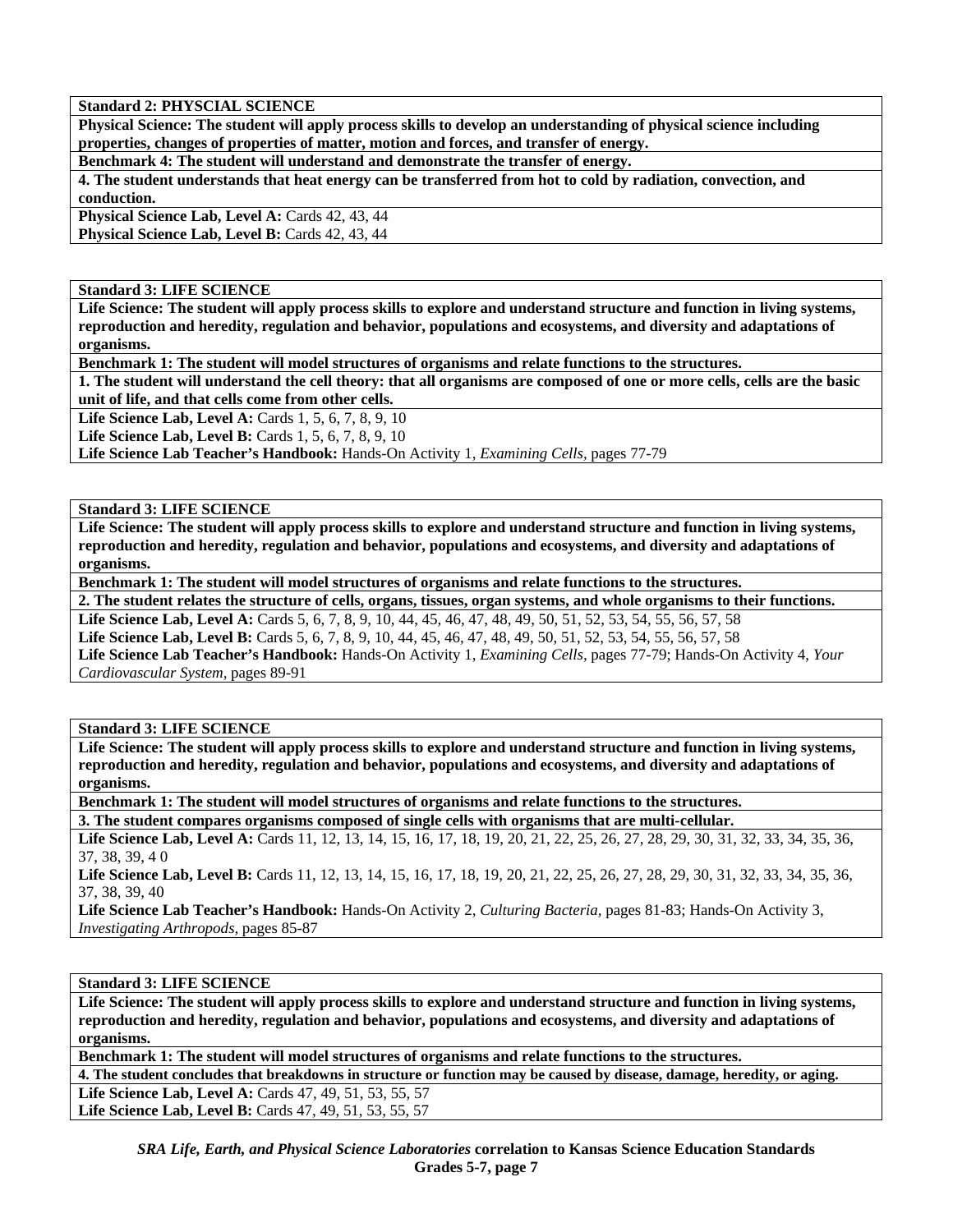# **Standard 3: LIFE SCIENCE**

**Life Science: The student will apply process skills to explore and understand structure and function in living systems, reproduction and heredity, regulation and behavior, populations and ecosystems, and diversity and adaptations of organisms.** 

**Benchmark 2: The student will understand the role of reproduction and heredity for all living things.** 

**1. The student differentiates between asexual and sexual reproduction of organisms.** 

Life Science Lab, Level A: Cards 60, 61

Life Science Lab, Level B: Cards 60, 61

## **Standard 3: LIFE SCIENCE**

**Life Science: The student will apply process skills to explore and understand structure and function in living systems, reproduction and heredity, regulation and behavior, populations and ecosystems, and diversity and adaptations of organisms.** 

**Benchmark 2: The student will understand the role of reproduction and heredity for all living things.** 

**2. The student understands how heredity information of each cell is passed from one generation to the next.** 

**Life Science Lab, Level A: Cards 61, 62, 63, 64** 

Life Science Lab, Level B: Cards 61, 62, 63, 64

**Standard 3: LIFE SCIENCE** 

**Life Science: The student will apply process skills to explore and understand structure and function in living systems, reproduction and heredity, regulation and behavior, populations and ecosystems, and diversity and adaptations of organisms.** 

**Benchmark 2: The student will understand the role of reproduction and heredity for all living things.** 

**3. The student infers that the characteristics of an organism result from heredity and interactions with the environment.** 

**Life Science Lab, Level A:** Cards 23, 24, 41, 42, 62, 63, 64

Life Science Lab, Level B: Cards 23, 24, 41, 43, 62, 63, 65

**Standard 3: LIFE SCIENCE** 

**Life Science: The student will apply process skills to explore and understand structure and function in living systems, reproduction and heredity, regulation and behavior, populations and ecosystems, and diversity and adaptations of organisms.** 

**Benchmark 3: The student will describe homeostasis, the regulation and balance of internal conditions in response to a changing external environment.** 

**1. The student understands that internal and/or environmental conditions affect an organism's behavior and/or response in order to maintain and regulate stable internal conditions to survive in a continually changing environment.**  Life Science Lab, Level A: Cards 24, 36, 43, 44, 83 Life Science Lab, Level B: Cards 24, 36, 43, 44, 83

**Standard 3: LIFE SCIENCE** 

**Life Science: The student will apply process skills to explore and understand structure and function in living systems, reproduction and heredity, regulation and behavior, populations and ecosystems, and diversity and adaptations of organisms.** 

**Benchmark 3: The student will describe homeostasis, the regulation and balance of internal conditions in response to a changing external environment.** 

**2. The student recognizes that the survival of all organisms requires the ingestion of materials, the intake and release of energy, growth, release of wastes and responses to environmental change.** 

**Life Science Lab, Level A:** Cards 1, 9, 16, 17, 45, 46, 73, 74, 75, 76 Life Science Lab, Level B: Cards 1, 9, 16, 17, 45, 46, 73, 74, 75, 76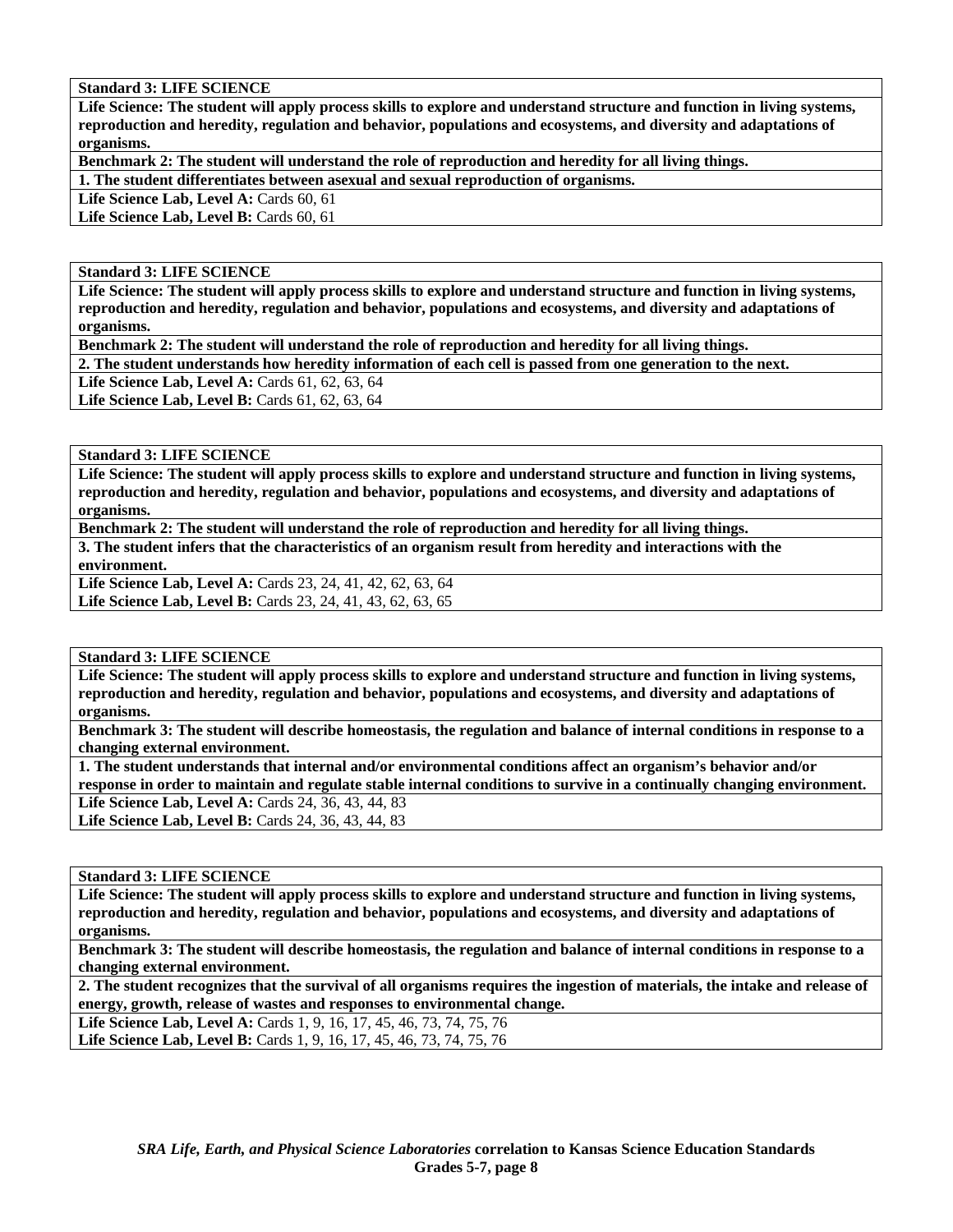**Standard 3: LIFE SCIENCE** 

**Life Science: The student will apply process skills to explore and understand structure and function in living systems, reproduction and heredity, regulation and behavior, populations and ecosystems, and diversity and adaptations of organisms.** 

**Benchmark 4: The student will identify and relate interactions of populations of organisms within an ecosystem. 1. The student recognizes that all populations living together (biotic resources) and the physical factors (abiotic** 

**resources) with which they interact compose an ecosystem.** 

**Life Science Lab, Level A:** Cards 70, 71, 72, 73, 74, 75, 81, 82

**Life Science Lab, Level B:** Cards 70, 71, 72, 73, 74, 75, 81, 82

**Standard 3: LIFE SCIENCE** 

**Life Science: The student will apply process skills to explore and understand structure and function in living systems, reproduction and heredity, regulation and behavior, populations and ecosystems, and diversity and adaptations of organisms.** 

**Benchmark 4: The student will identify and relate interactions of populations of organisms within an ecosystem.** 

**2. The student understands how limiting factors determine the carrying capacity of an ecosystem.** 

Life Science Lab, Level A: Card 72

Life Science Lab, Level B: Card 72

**Standard 3: LIFE SCIENCE** 

**Life Science: The student will apply process skills to explore and understand structure and function in living systems, reproduction and heredity, regulation and behavior, populations and ecosystems, and diversity and adaptations of organisms.** 

**Benchmark 4: The student will identify and relate interactions of populations of organisms within an ecosystem.** 

**3. The student traces the energy flow from the sun (source of radiant energy) to producers (via photosynthesis-chemical energy) to consumers and decomposers in food webs.** 

**Life Science Lab, Level A: Cards 13, 16, 17, 76, 77** 

**Life Science Lab, Level B:** Cards 13, 16, 17, 76, 77

**Life Science Lab Teacher's Handbook:** Hands-On Activity 6, *How Much Does Energy Cost?,* pages 97-99

**Standard 3: LIFE SCIENCE** 

**Life Science: The student will apply process skills to explore and understand structure and function in living systems, reproduction and heredity, regulation and behavior, populations and ecosystems, and diversity and adaptations of organisms.** 

**Benchmark 5: The student will observe the diversity of living things and relate their adaptations to their survival or extinction.** 

**1. The student concludes that species of animals, plants, and microorganisms may look dissimilar on the outside but have similarities in internal structures, developmental characteristics, chemical processes, and genomes.** 

Life Science Lab, Level A: Cards 2, 3, 7, 8, 9, 10, 11, 12, 13, 14, 15, 16, 17, 18, 19, 20, 21, 22, 25, 26, 27, 28, 29, 30, 31, 32, 33, 34, 35, 36, 37, 38, 39, 40

Life Science Lab, Level B: Cards 2, 3, 7, 8, 9, 10, 11, 12, 13, 14, 15, 16, 17, 18, 19, 20, 21, 22, 25, 26, 27, 28, 29, 30, 31, 32, 33, 34, 35, 36, 37, 38, 39, 40

**Life Science Lab Teacher's Handbook:** Hands-On Activity 1, *Examining Cells,* pages 77-79; Hands-On Activity 2, *Culturing Bacteria,* pages 81-83; Hands-On Activity 3, *Investigating Arthropods,* pages 85-87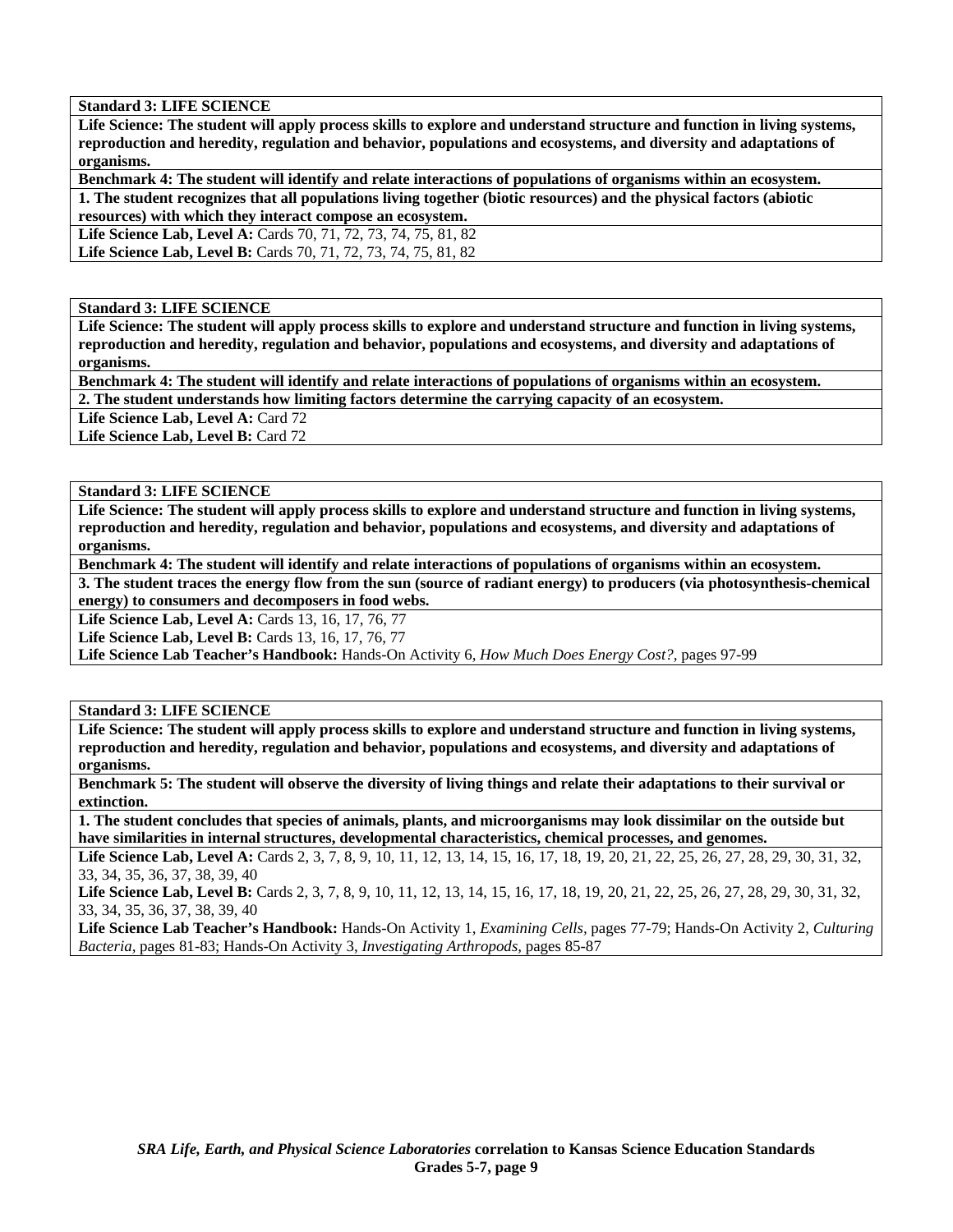**Standard 3: LIFE SCIENCE** 

**Life Science: The student will apply process skills to explore and understand structure and function in living systems, reproduction and heredity, regulation and behavior, populations and ecosystems, and diversity and adaptations of organisms.** 

**Benchmark 5: The student will observe the diversity of living things and relate their adaptations to their survival or extinction.** 

**2. The student understands that adaptations of organisms (changes in structure, function, or behavior that accumulate over successive generations) contribute to biological diversity.** 

Life Science Lab, Level A: Cards 23, 41, 65, 66

Life Science Lab, Level B: Cards 23, 41, 65, 66

## **Standard 3: LIFE SCIENCE**

**Life Science: The student will apply process skills to explore and understand structure and function in living systems, reproduction and heredity, regulation and behavior, populations and ecosystems, and diversity and adaptations of organisms.** 

**Benchmark 5: The student will observe the diversity of living things and relate their adaptations to their survival or extinction.** 

**3. The student associates extinction of a species with environmental changes and insufficient adaptive characteristics.**  Life Science Lab, Level A: Cards 67, 86

Life Science Lab, Level B: Cards 67, 86

Earth Science Lab, Level A: Cards 34, 61 **Earth Science Lab, Level B: Cards 34, 61** 

## **Standard 4: EARTH AND SPACE SCIENCE**

**Earth and Space Science: The student will apply process skills to explore and develop an understanding of the structure of the Earth system, Earth's history, and Earth in the solar system.** 

**Benchmark 1. The student will understand that the structure of the Earth system is continually changing due to earth's physical and chemical processes.** 

**1. The student identifies properties of the solid earth, the oceans and fresh water, and the atmosphere.** 

**Earth Science Lab, Level A:** Cards 1, 2, 3, 4, 5, 6, 7, 8, 9, 36, 37, 38, 39, 40, 41, 82, 83, 84

**Earth Science Lab, Level B:** Cards 1, 2, 3, 4, 5, 6, 7, 8, 9, 36, 37, 38, 39, 40, 41, 82, 83, 84

**Earth Science Lab Teacher's Handbook:** Hands-On Activity 1, *Identifying Minerals with the Mohs Scale,* pages 73-75; Hands-On Activity 5, *What is in the Air?,* pages 89-91; Hands-On Activity 8, *Temperature, Salinity, and Water Density,* pages 101-103

**Standard 4: EARTH AND SPACE SCIENCE** 

**Earth and Space Science: The student will apply process skills to explore and develop an understanding of the structure of the Earth system, Earth's history, and Earth in the solar system.** 

**Benchmark 1. The student will understand that the structure of the Earth system is continually changing due to earth's physical and chemical processes.** 

**2. The student models Earth's cycles, constructive and destructive processes, and weather systems.** 

Life Science Lab, Level A: Cards 78, 79

Life Science Lab, Level B: Cards 78, 79

**Earth Science Lab, Level A:** Cards 10, 11, 12, 13, 14, 15, 16, 17, 21, 22, 23, 24, 25, 26, 27, 28, 38, 39, 40, 41, 43, 44, 45, 46, 47, 48, 49, 52, 53, 54

**Earth Science Lab, Level B:** Cards 10, 11, 12, 13, 14, 15, 16, 17, 21, 22, 23, 24, 25, 26, 27, 28, 38, 39, 40, 41, 43, 44, 45, 46, 47, 48, 49, 52, 53, 54

**Earth Science Lab Teacher's Handbook:** Hands-On Activity 2, *Plate Boundaries in Action,* pages 77-79; Hands-On Activity 6, *Modeling a Tornado,* pages 93-95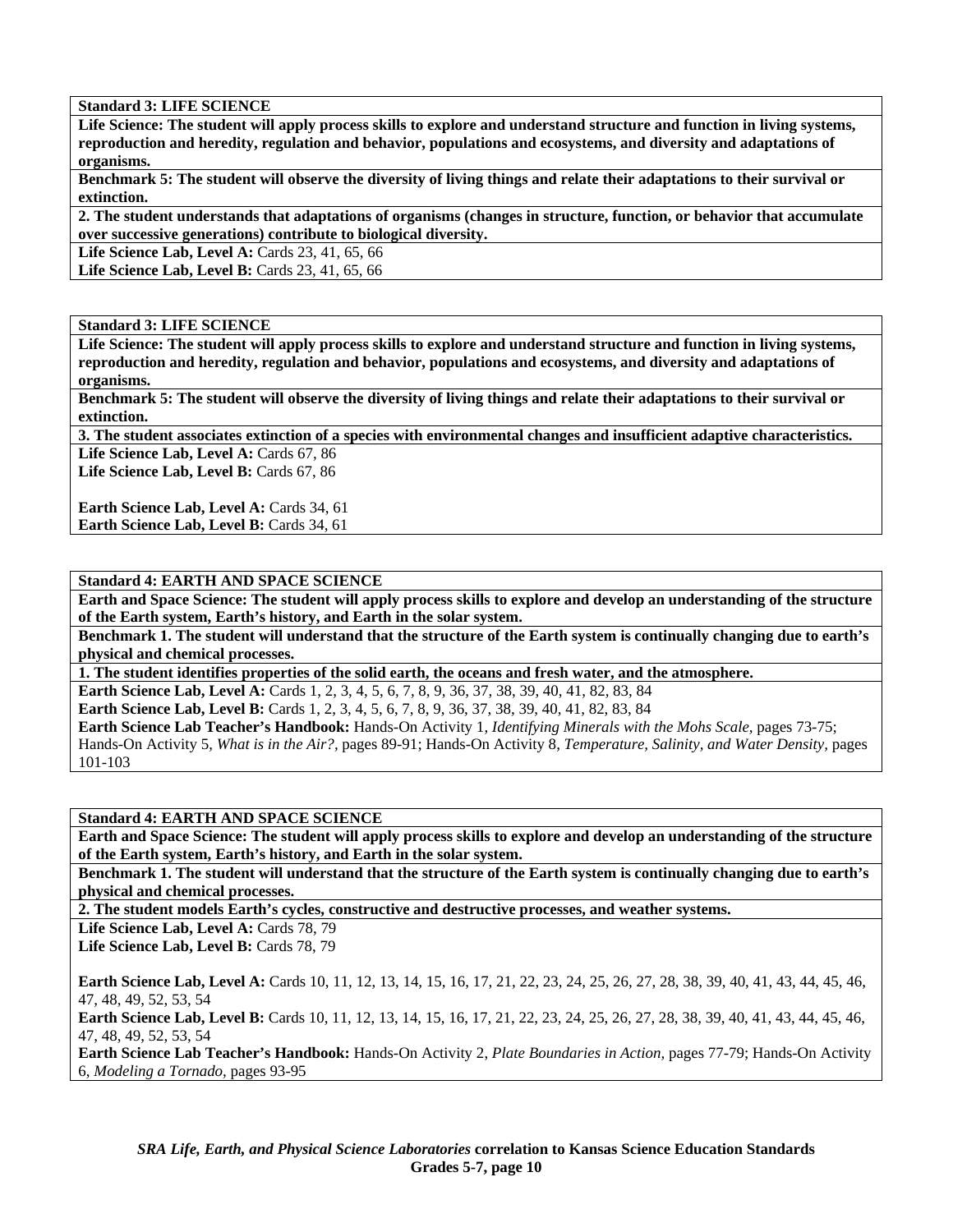**Earth and Space Science: The student will apply process skills to explore and develop an understanding of the structure of the Earth system, Earth's history, and Earth in the solar system.** 

**Benchmark 2. The student will understand past and present Earth processes and their similarity.** 

**1. The student understands that Earth processes observed today (including movement of lithospheric plates and changes in atmospheric conditions) are similar to those that occurred in the past; Earth history is also influenced by occasional catastrophes, such as the impact of a comet or asteroid.** 

**Earth Science Lab, Level A:** Cards 10, 11, 12, 13, 14, 15, 16, 17, 22, 24, 25, 26, 27, 28, 60, 73

**Earth Science Lab, Level B:** Cards 10, 11, 12, 13, 14, 15, 16, 17, 22, 24, 25, 26, 27, 28, 60, 73

**Earth Science Lab Teacher's Handbook:** Hands-On Activity 2, *Plate Boundaries in Action,* pages 77-79

**Standard 4: EARTH AND SPACE SCIENCE** 

**Earth and Space Science: The student will apply process skills to explore and develop an understanding of the structure of the Earth system, Earth's history, and Earth in the solar system.** 

**Benchmark 3. The student will identify and classify stars, planets, and other solar system components.** 

**1. The student compares and contrasts the characteristics of stars, planets, moons, comets, and asteroids.** 

**Earth Science Lab, Level A:** Cards 68, 69, 70, 71, 72, 73, 75, 76

**Earth Science Lab, Level B:** Cards 68, 69, 70, 71, 72, 73, 75, 76

**Earth Science Lab Teacher's Handbook:** Hands-On Activity 7, *Sizes in the Solar System,* pages 97-99

**Standard 4: EARTH AND SPACE SCIENCE** 

**Earth and Space Science: The student will apply process skills to explore and develop an understanding of the structure of the Earth system, Earth's history, and Earth in the solar system.** 

**Benchmark 3. The student will identify and classify stars, planets, and other solar system components.** 

**2. The student models spatial relationships of the earth/moon/planets/sun system to scale.** 

**Earth Science Lab, Level A: Cards 68, 69, 70, 71, 72, 74** 

**Earth Science Lab, Level B: Cards 68, 69, 70, 71, 72, 74** 

**Earth Science Lab Teacher's Handbook:** Hands-On Activity 7, *Sizes in the Solar System,* pages 97-99

**Standard 4: EARTH AND SPACE SCIENCE** 

**Earth and Space Science: The student will apply process skills to explore and develop an understanding of the structure of the Earth system, Earth's history, and Earth in the solar system.** 

**Benchmark 3. The student will identify and classify stars, planets, and other solar system components.** 

**3. The student identifies past and present methods used to explore space.** 

**Earth Science Lab, Level A: Cards 70, 79, 80, 81** 

Earth Science Lab, Level B: Cards 70, 79, 80, 81

**Standard 4: EARTH AND SPACE SCIENCE** 

**Earth and Space Science: The student will apply process skills to explore and develop an understanding of the structure of the Earth system, Earth's history, and Earth in the solar system.** 

**Benchmark 4: The student will model motions and identify forces that explain Earth phenomena.** 

**1. The student demonstrates and models object/space/time relationships that explain phenomena such as the day, the month, the year, seasons, phases of the moon, eclipses and tides.** 

**Earth Science Lab, Level A: Cards 55, 62, 64, 65, 66** 

**Earth Science Lab, Level B:** Cards 55, 62, 64, 65, 66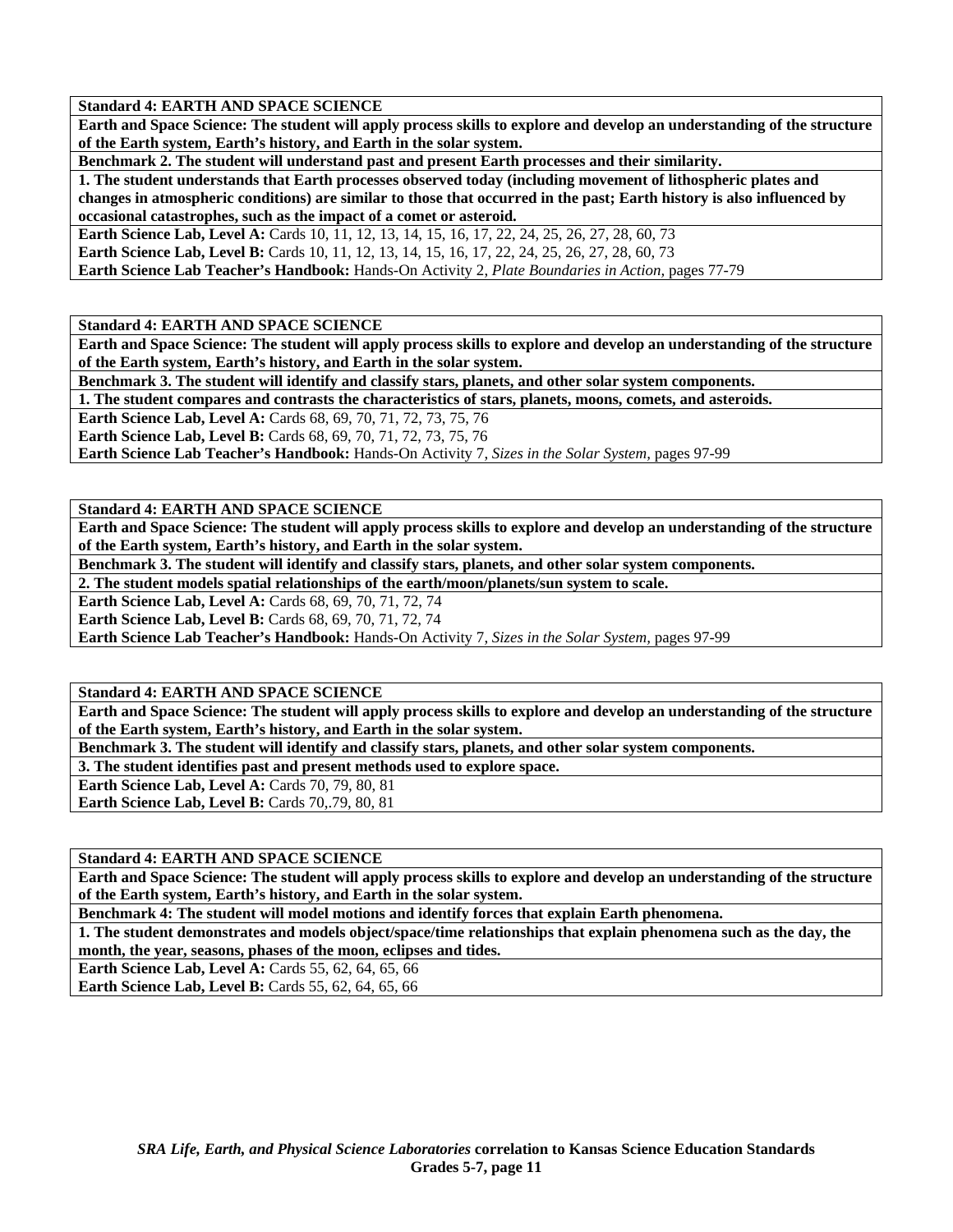**Earth and Space Science: The student will apply process skills to explore and develop an understanding of the structure of the Earth system, Earth's history, and Earth in the solar system.** 

**Benchmark 4: The student will model motions and identify forces that explain Earth phenomena.** 

**2. The student understands the effect of the angle of incidence of solar energy striking Earth's surface on the amount of heat energy absorbed at Earth's surface.** 

**Earth Science Lab, Level A: Cards 55, 62** 

**Earth Science Lab, Level B: Cards 55, 62** 

# **Standard 5: SCIENCE AND TECHNOLOGY**

**Science and Technology** 

**Benchmark 1: The student will demonstrate abilities of technical design.** 

**1. The student identifies appropriate problems for technological design, designs a solution or product, implements the proposed design, evaluates the product, and communicates the process of technological design.** 

This concept is not covered at this level.

**Standard 5: SCIENCE AND TECHNOLOGY** 

**Science and Technology** 

**Benchmark 2: The student will develop understandings of the similarities, differences, and relationships in science and technology.** 

**1. The student compares the work of research scientists with that of applied scientists and technologists.** 

This concept is not covered at this level.

# **Standard 5: SCIENCE AND TECHNOLOGY**

**Science and Technology** 

**Benchmark 2: The student will develop understandings of the similarities, differences, and relationships in science and technology.** 

**2. The student evaluates benefits, risks, limitations and trade-offs of technological solutions.** 

Life Science Lab, Level A: Cards 5, 49, 59, 64, 69, 83, 87, 88, 89, 90 Life Science Lab, Level B: Cards 5, 49, 59, 64, 69, 83, 87, 88, 89, 90

**Earth Science Lab, Level A:** Cards 16, 20, 31, 37, 42, 51, 54, 70, 79, 80, 81, 86, 88 Earth Science Lab, Level B: Cards 16, 20, 31, 37, 42, 51, 54, 70, 79, 80, 81, 86, 88

**Physical Science Lab, Level A:** Cards 33, 34, 35, 63, 64, 71, 72, 73, 76, 81, 84, 90 **Physical Science Lab, Level B:** Cards 33, 34, 35, 63, 64, 71, 72, 73, 76, 81, 84, 90

# **Standard 5: SCIENCE AND TECHNOLOGY**

**Science and Technology** 

**Benchmark 2: The student will develop understandings of the similarities, differences, and relationships in science and technology.** 

**3. The student identifies contributions to science and technology by many people and many cultures.** 

Life Science Lab, Level A: Cards 2, 5, 46, 59 Life Science Lab, Level B: Cards 2, 5, 46, 59

**Earth Science Lab, Level A: Cards 10, 68, 72, 78 Earth Science Lab, Level B: Cards 10, 68, 72, 78** 

Physical Science Lab, Level A: Cards 3, 7, 17, 55 Physical Science Lab, Level B: Cards 3, 7, 17, 55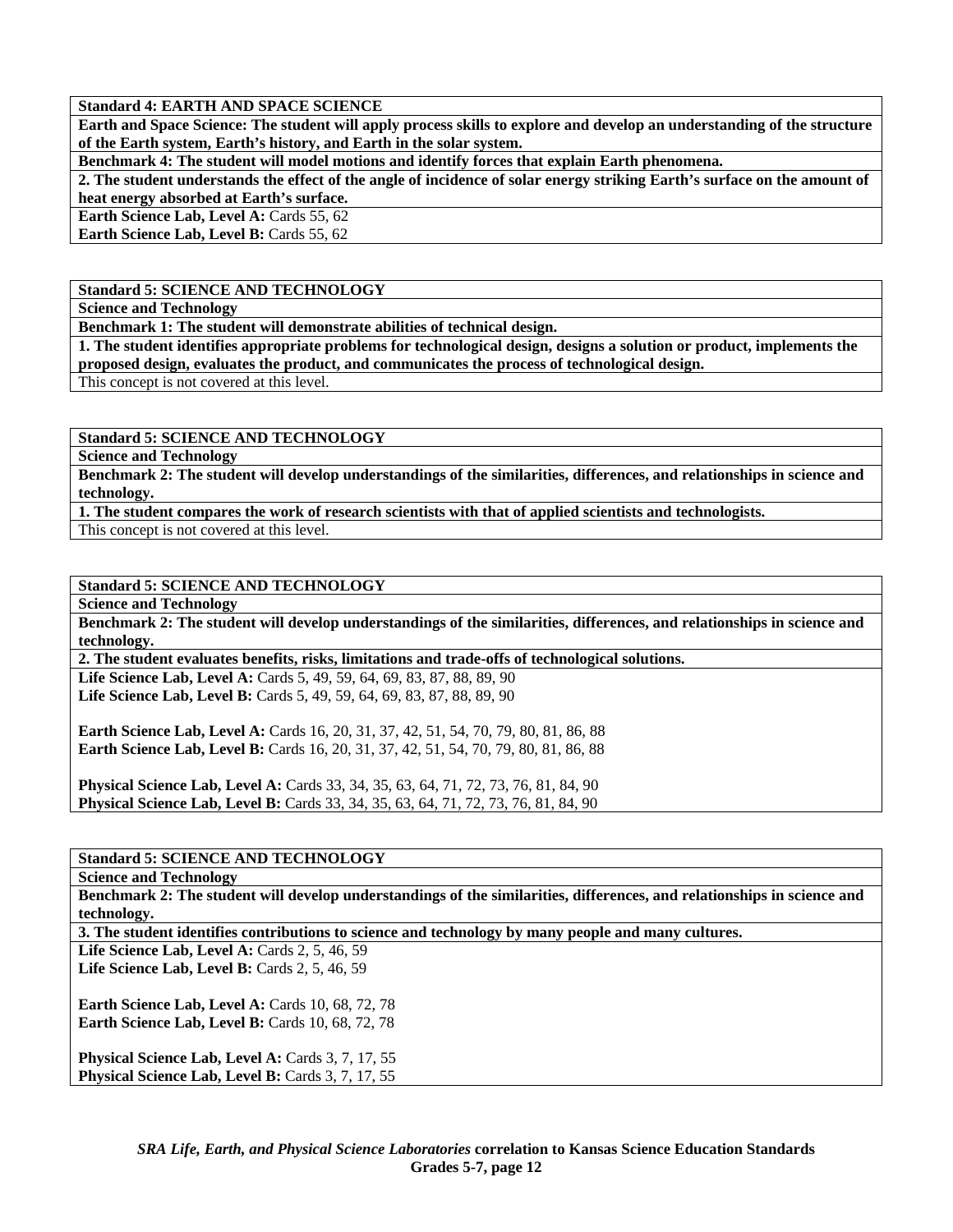## **Standard 6: SCIENCE IN PERSONAL AND ENVIRONMENTAL PERSPECTIVES**

**Science in Personal and Environmental Perspectives: The student will apply process skills to explore and develop an understanding of issues of personal health, population, resources and environment, and natural hazards.** 

**Benchmark 1. The student will understand scientific knowledge relative to personal health.** 

**1. The student identifies individual nutrition, exercise, and rest needs based on science and uses a scientific approach to thinking critically about personal health, lifestyle choices, risks and benefits.** 

Life Science Lab, Level A: Cards 45, 46

Life Science Lab, Level B: Cards 45, 46

# **Standard 6: SCIENCE IN PERSONAL AND ENVIRONMENTAL PERSPECTIVES**

**Science in Personal and Environmental Perspectives: The student will apply process skills to explore and develop an understanding of issues of personal health, population, resources and environment, and natural hazards.** 

**Benchmark 2: The student will understand the impact of human activity on resources and environment.** 

**1. The student investigates the effects of human activities on the environment and analyzes decisions based on the knowledge of benefits and risks.** 

**Life Science Lab, Level A:** Cards 84, 85, 86, 87, 88, 89, 90

**Life Science Lab, Level B:** Cards 84, 85, 86, 87, 88, 89, 90

**Life Science Lab Teacher's Handbook:** Hands-On Activity 7, *The Effects of Acid Rain,* pages 101-103

**Earth Science Lab, Level A: Cards 37, 42, 59, 60, 61, 86 Earth Science Lab, Level B:** Cards 37, 42, 59, 60, 61, 86 **Earth Science Lab Teacher's Handbook:** Hands-On Activity 5, *What is in the Air?,* pages 89-91

#### **Standard 6: SCIENCE IN PERSONAL AND ENVIRONMENTAL PERSPECTIVES**

**Science in Personal and Environmental Perspectives: The student will apply process skills to explore and develop an understanding of issues of personal health, population, resources and environment, and natural hazards.** 

**Benchmark 3: The student will understand that natural hazards are dynamic examples of earth processes which cause use to evaluate risks.** 

**1. The student recognizes patterns of natural processes and/or human activities that may cause and/or contribute to natural hazards.** 

Life Science Lab, Level A: Cards 84, 86, 87, 88, 89, 90 Life Science Lab, Level B: Cards 84, 86, 87, 88, 89, 90

**Life Science Lab Teacher's Handbook:** Hands-On Activity 7, *The Effects of Acid Rain,* pages 101-103

**Earth Science Lab, Level A: Cards 15, 17, 37, 42, 52, 53, 54, 59, 60, 61, 86 Earth Science Lab, Level B:** Cards 15, 17, 37, 42, 52, 53, 54, 59, 60, 61, 86 **Earth Science Lab Teacher's Handbook:** Hands-On Activity 5, *What is in the Air?,* pages 89-91

**Standard 6: SCIENCE IN PERSONAL AND ENVIRONMENTAL PERSPECTIVES** 

**Science in Personal and Environmental Perspectives: The student will apply process skills to explore and develop an understanding of issues of personal health, population, resources and environment, and natural hazards. Benchmark 3: The student will understand that natural hazards are dynamic examples of earth processes which cause use to evaluate risks.** 

**2. The student evaluates risks and defines appropriate actions associated with the natural hazard** 

**Earth Science Lab, Level A: Cards 15, 16, 17, 52, 53, 54, 60** 

**Earth Science Lab, Level B:** Cards 15, 16, 17, 52, 53, 54, 60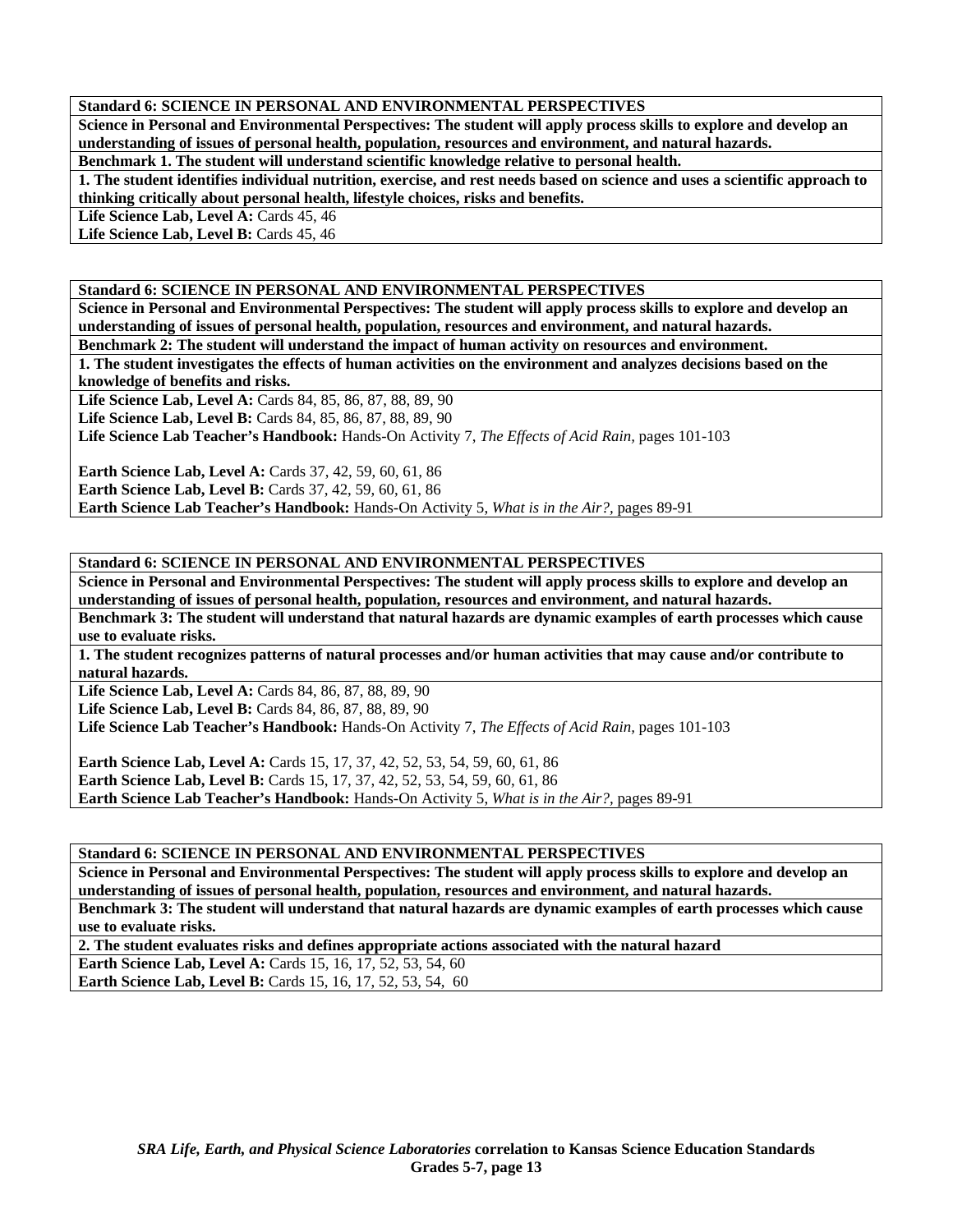# **Standard 7: HISTORY AND NATURE OF SCIENCE**

**History and Nature of Science: The student will examine and develop an understanding of science as a historic human endeavor.** 

**Benchmark 1. The student will develop scientific habits of mind.** 

**1. The student practices intellectual honesty, demonstrates skepticism appropriately, displays open-mindedness to new ideas, and bases decisions on evidence.** 

**Life Science Lab Teacher's Handbook:** Hands-On Activity 1, *Examining Cells,* pages 77-79; Hands-On Activity 2, *Culturing Bacteria,* pages 81-83; Hands-On Activity 3, *Investigating Arthropods,* pages 85-87; Hands-On Activity 4, *Your Cardiovascular System,* pages 89-91; Hands-On Activity 5, *Making Fossils,* pages 93-95; Hands-On Activity 6, *How Much Does Energy Cost?,* pages 97-99; Hands-On Activity 7, *The Effects of Acid Rain,* pages 101-103

**Earth Science Lab Teacher's Handbook:** Hands-On Activity 1, *Identifying Minerals with the Mohs Scale,* pages 73-75; Hands-On Activity 2, *Plate Boundaries in Action,* pages 77-79; Hands-On Activity 3, *Interpreting a Topographic Map,* pages 81-83; Hands-On Activity 4, *Using Sound Waves,* pages 85-87; Hands-On Activity 5, *What is in the Air?,* pages 89-91; Hands-On Activity 6, *Modeling a Tornado,* pages 93-95; Hands-On Activity 7, *Sizes in the Solar System,* pages 97-99; Hands-On Activity 8, *Temperature, Salinity, and Water Density,* pages 101-103

**Physical Science Lab Teacher's Handbook:** Hands-On Activity 1, *Measuring pH of Acids and Bases,* pages 77-79; Hands-On Activity 2, *Chemical Reaction Rates,* pages 81-83; Hands-On Activity 3, *Energy Conversion,* pages 85-87; Hands-On Activity 4, *Reducing Friction,* pages 89-91; Hands-On Activity 5, *Making a Potato Battery,* pages 93-95; Hands-On Activity 6, *Making Sound,* pages 97-99

**Standard 7: HISTORY AND NATURE OF SCIENCE** 

**History and Nature of Science: The student will examine and develop an understanding of science as a historic human endeavor.** 

**Benchmark 2: The student will research contributions to science throughout history.** 

**1. The student recognizes that new knowledge leads to new questions and new discoveries, replicates historic experiments to understand principles of science, and relates contributions of men and women to the fields of science.**  Life Science Lab, Level A: Cards 2, 5, 46, 59, 64, 65, 67, 69

**Life Science Lab, Level B:** Cards 2, 5, 46, 59, 64, 65, 67, 69

**Earth Science Lab, Level A:** Cards 10, 30, 31, 51, 54, 68, 72, 78, 79, 80 **Earth Science Lab, Level B:** Cards 10, 30, 31, 51, 54, 68, 72, 78, 79, 80

**Physical Science Lab, Level A: Cards 3, 7, 17, 35, 53, 55, 59, 81, 84, 90 Physical Science Lab, Level B:** Cards 3, 7, 17, 35, 53, 55, 59, 81, 84, 90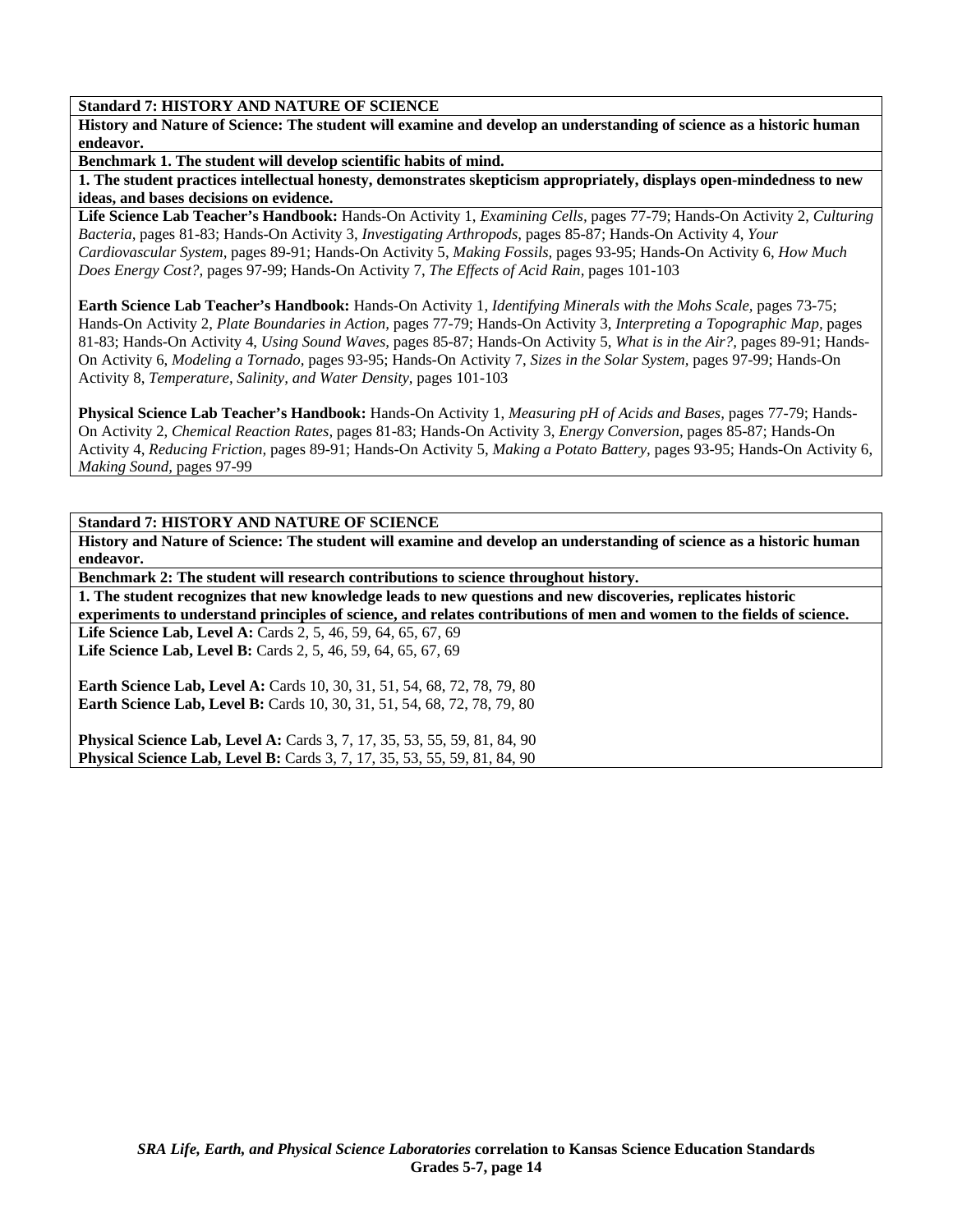# *SRA Life, Earth, and Physical Science Laboratories*  **correlation to Kansas Science Education Standards Grade 8/Life Science/Physical Science**

*SRA Life, Earth, and Physical Science Laboratories* provide core science content in an alternate reading format. Each *SRA Science Lab* contains 180 Science Cards covering key science concepts and vocabulary. Each lab covers 90 different science topics presented at two different reading levels to meet varied student abilities. The *Teacher's Handbook* includes hands-on inquiry activities as well as vocabulary building exercises. The *Classroom Resource CD-ROM* includes Writing Strategies in Science along with tests and vocabulary games.

## **Standard 4: EARTH AND SPACE SCIENCE**

**Earth and Space Science: The student will develop an understanding of energy in the earth system, geochemical cycles, the formation and organization of the earth system, the dynamics of the earth/moon/sun system, and the organization and development of the universe.** 

**Benchmark 1. The student will develop an understanding of the sources of energy that power the subsystems and cycles of the dynamic earth: the geosphere, hydrosphere, atmosphere, and biosphere.** 

**4.1.1 The student understands constructive and destructive processes, including weathering, erosion and deposition, dynamically reshape the surface of the earth.** 

**a. The rock cycle describes constructive and destructive processes that change the forms of rocks and soils (solid earth). Earth Science Lab, Level A: Cards 6, 7, 8, 9, 23, 29** 

**Earth Science Lab, Level B:** Cards 6, 7, 8, 9, 23, 29

## **Standard 4: EARTH AND SPACE SCIENCE**

**Earth and Space Science: The student will develop an understanding of energy in the earth system, geochemical cycles, the formation and organization of the earth system, the dynamics of the earth/moon/sun system, and the organization and development of the universe.** 

**Benchmark 1. The student will develop an understanding of the sources of energy that power the subsystems and cycles of the dynamic earth: the geosphere, hydrosphere, atmosphere, and biosphere.** 

**4.1.1 The student understands constructive and destructive processes, including weathering, erosion and deposition, dynamically reshape the surface of the earth.** 

**b. Water, glaciers, wind, waves, and gravity are weathering and erosion agents.** 

**Earth Science Lab, Level A:** Cards 22, 24, 25, 26, 27, 28

**Earth Science Lab, Level B:** Cards 22, 24, 25, 26, 27, 28

## **Standard 4: EARTH AND SPACE SCIENCE**

**Earth and Space Science: The student will develop an understanding of energy in the earth system, geochemical cycles, the formation and organization of the earth system, the dynamics of the earth/moon/sun system, and the organization and development of the universe.** 

**Benchmark 1. The student will develop an understanding of the sources of energy that power the subsystems and cycles of the dynamic earth: the geosphere, hydrosphere, atmosphere, and biosphere.** 

**4.1.2 The student understands the theory of Plate Tectonics explains that internal energy drives the earth's ever changing structure.** 

**a. Movable continental and oceanic plates make up earth's surface; the hot, convecting mantle is the energy source for plate movement.** 

**Earth Science Lab, Level A: Cards 1, 2, 10, 11, 12, 13, 14, 15, 16, 17 Earth Science Lab, Level B:** Cards 1, 2, 10, 11, 12, 13, 14, 15, 16, 17

**Earth Science Lab Teacher's Handbook:** Hands-On Activity 2, *Plate Boundaries in Action,* pages 77-79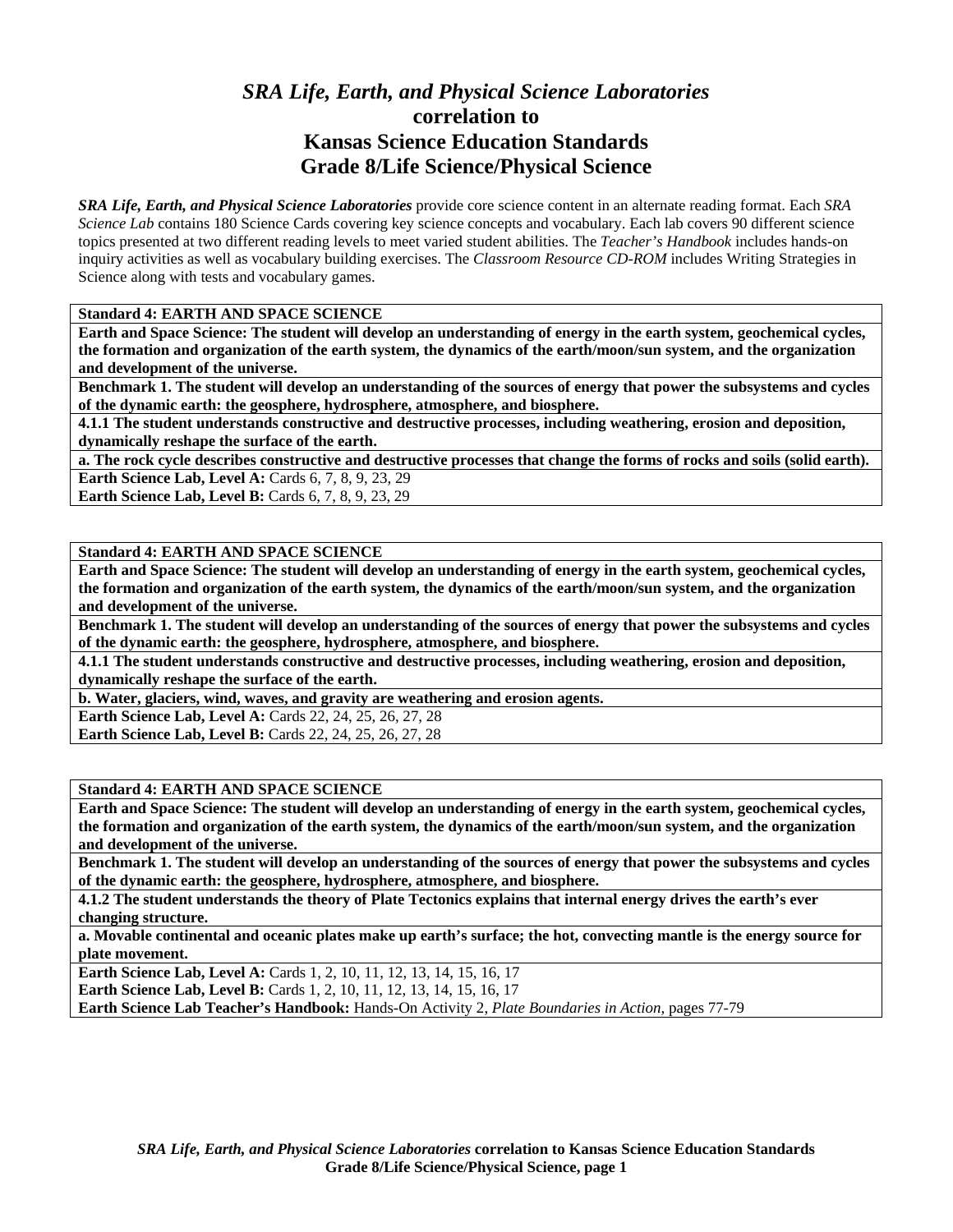**Earth and Space Science: The student will develop an understanding of energy in the earth system, geochemical cycles, the formation and organization of the earth system, the dynamics of the earth/moon/sun system, and the organization and development of the universe.** 

**Benchmark 1. The student will develop an understanding of the sources of energy that power the subsystems and cycles of the dynamic earth: the geosphere, hydrosphere, atmosphere, and biosphere.** 

**4.1.2 The student understands the theory of Plate Tectonics explains that internal energy drives the earth's ever changing structure.** 

**b. Essentially all energy on earth originates with the sun, is generated by radioactive decay in earth's interior, or is left over from earth's formation.** 

**Earth Science Lab, Level A: Cards 31, 35, 38, 78** 

**Earth Science Lab, Level B: Cards 31, 35, 38, 78** 

**Physical Science Lab, Level A:** Cards 33, 38, 42, 44, 46, 47, 48, 49 **Physical Science Lab, Level B:** Cards 33, 38, 42, 44, 46, 47, 48, 49

**Standard 4: EARTH AND SPACE SCIENCE** 

**Earth and Space Science: The student will develop an understanding of energy in the earth system, geochemical cycles, the formation and organization of the earth system, the dynamics of the earth/moon/sun system, and the organization and development of the universe.** 

**Benchmark 1. The student will develop an understanding of the sources of energy that power the subsystems and cycles of the dynamic earth: the geosphere, hydrosphere, atmosphere, and biosphere.** 

**4.1.2 The student understands the theory of Plate Tectonics explains that internal energy drives the earth's ever changing structure.** 

**c. Convection circulation in the mantle is driven by the outward transfer of earth's internal heat.** 

**Earth Science Lab, Level A: Cards 1, 10, 11, 12, 13, 14, 15, 17** 

**Earth Science Lab, Level B:** Cards 1, 10, 11, 12, 13, 14, 15, 17

**Earth Science Lab Teacher's Handbook:** Hands-On Activity 2, *Plate Boundaries in Action,* pages 77-79

**Standard 4: EARTH AND SPACE SCIENCE** 

**Earth and Space Science: The student will develop an understanding of energy in the earth system, geochemical cycles, the formation and organization of the earth system, the dynamics of the earth/moon/sun system, and the organization and development of the universe.** 

**Benchmark 1. The student will develop an understanding of the sources of energy that power the subsystems and cycles of the dynamic earth: the geosphere, hydrosphere, atmosphere, and biosphere.** 

**4.1.2 The student understands the theory of Plate Tectonics explains that internal energy drives the earth's ever changing structure.** 

**d. Systems on earth's surface are powered principally by the sun and contain an essentially fixed amount of each stable chemical atom or element.** 

**Earth Science Lab, Level A:** Cards 22, 24, 25, 26, 27, 28, 36, 37, 38, 43, 44, 82, 87 **Earth Science Lab, Level B:** Cards 22, 24, 25, 26, 27, 28, 36, 37, 38, 43, 44, 82, 87

Physical Science Lab, Level A: Cards 44, 46 Physical Science Lab, Level B: Cards 44, 46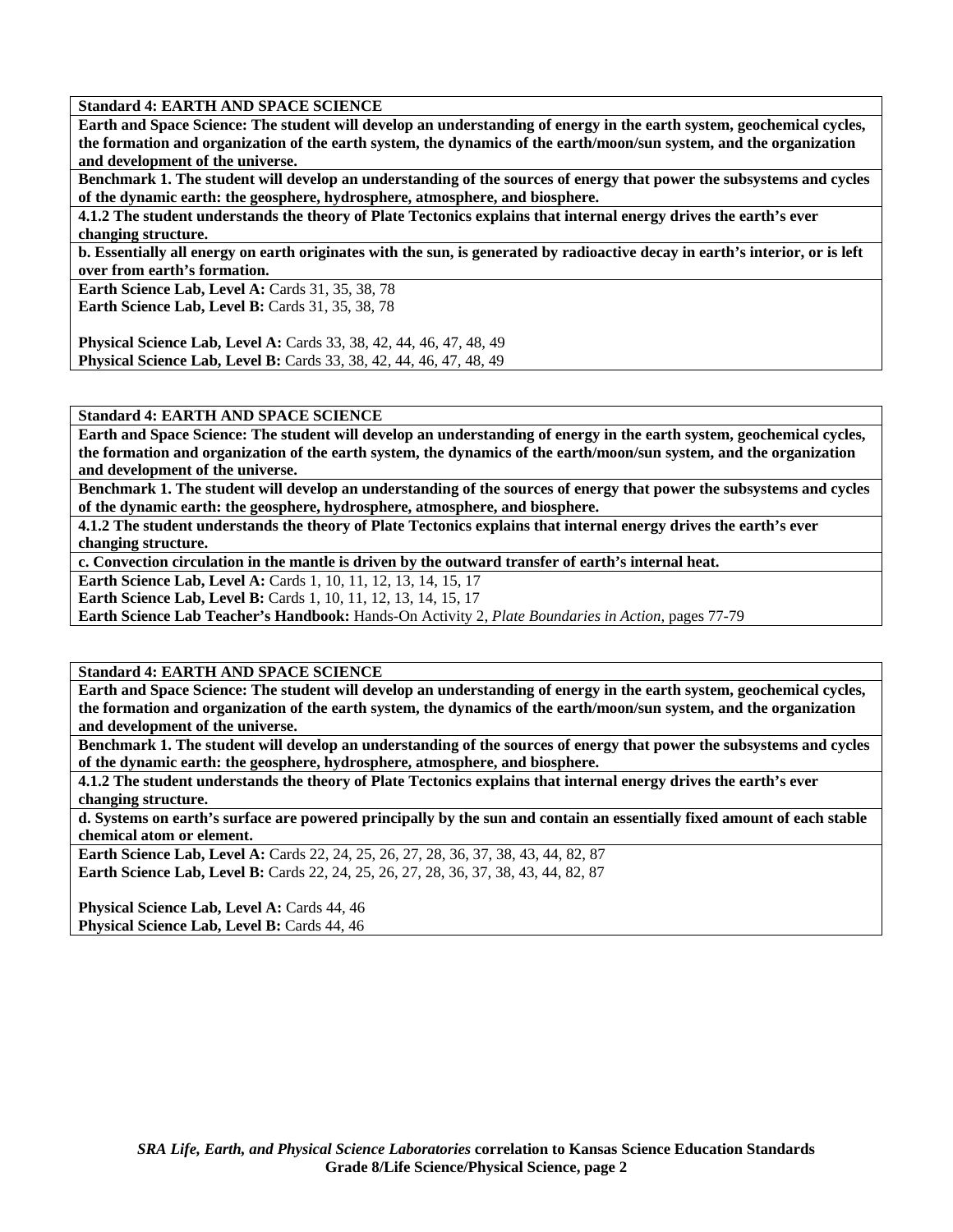**Earth and Space Science: The student will develop an understanding of energy in the earth system, geochemical cycles, the formation and organization of the earth system, the dynamics of the earth/moon/sun system, and the organization and development of the universe.** 

**Benchmark 1. The student will develop an understanding of the sources of energy that power the subsystems and cycles of the dynamic earth: the geosphere, hydrosphere, atmosphere, and biosphere.** 

**4.1.2 The student understands the theory of Plate Tectonics explains that internal energy drives the earth's ever changing structure.** 

**e. Rocks, water, CO2/O2, carbon, and other nutrients cycle through different forms as a result of cycle biological and geologic processes.** 

Life Science Lab, Level A: Cards 9, 17, 78, 79 Life Science Lab, Level B: Cards 9, 17, 78, 79

**Earth Science Lab, Level A:** Cards 9, 47, 48, 49, 82, 83, 84, 87 **Earth Science Lab, Level B:** Cards 9, 47, 48, 49, 82, 83, 84, 87

**Standard 4: EARTH AND SPACE SCIENCE** 

**Earth and Space Science: The student will develop an understanding of energy in the earth system, geochemical cycles, the formation and organization of the earth system, the dynamics of the earth/moon/sun system, and the organization and development of the universe.** 

**Benchmark 1. The student will develop an understanding of the sources of energy that power the subsystems and cycles of the dynamic earth: the geosphere, hydrosphere, atmosphere, and biosphere.** 

**4.1.3 The student understands the ultimate source of atmospheric and oceanic energy comes from the Sun. Energy flow drives climate and weather. Climate and weather are influenced by geographic features, cloud cover, and the earth's rotation.** 

**a. Energy from the sun heats the oceans and the atmosphere, and drives oceanic and atmospheric circulation.**  Earth Science Lab, Level A: Cards 36, 37, 38, 39, 40, 41, 45, 46, 87 **Earth Science Lab, Level B:** Cards 36, 37, 38, 39, 40, 41, 45, 46, 87

Physical Science Lab, Level A: Cards 44, 46, 47 Physical Science Lab, Level B: Cards 44, 46, 47

**Standard 4: EARTH AND SPACE SCIENCE** 

**Earth and Space Science: The student will develop an understanding of energy in the earth system, geochemical cycles, the formation and organization of the earth system, the dynamics of the earth/moon/sun system, and the organization and development of the universe.** 

**Benchmark 1. The student will develop an understanding of the sources of energy that power the subsystems and cycles of the dynamic earth: the geosphere, hydrosphere, atmosphere, and biosphere.** 

**4.1.3 The student understands the ultimate source of atmospheric and oceanic energy comes from the Sun. Energy flow drives climate and weather. Climate and weather are influenced by geographic features, cloud cover, and the earth's rotation.** 

**b. Human activity impacts global climate. Example: Burning of fossil fuels produces ground level features, cloud cover, and earth's rotation.** 

Life Science Lab, Level A: Cards 89, 90

Life Science Lab, Level B: Cards 89, 90

**Life Science Lab Teacher's Handbook:** Hands-On Activity 7, *The Effects of Acid Rain,* pages 101-103

**Earth Science Lab, Level A: Cards 37, 42, 59, 60, 61 Earth Science Lab, Level B:** Cards 37, 42, 59, 60, 61 **Earth Science Lab Teacher's Handbook:** Hands-On Activity 5, *What is in the Air?,* pages 89-91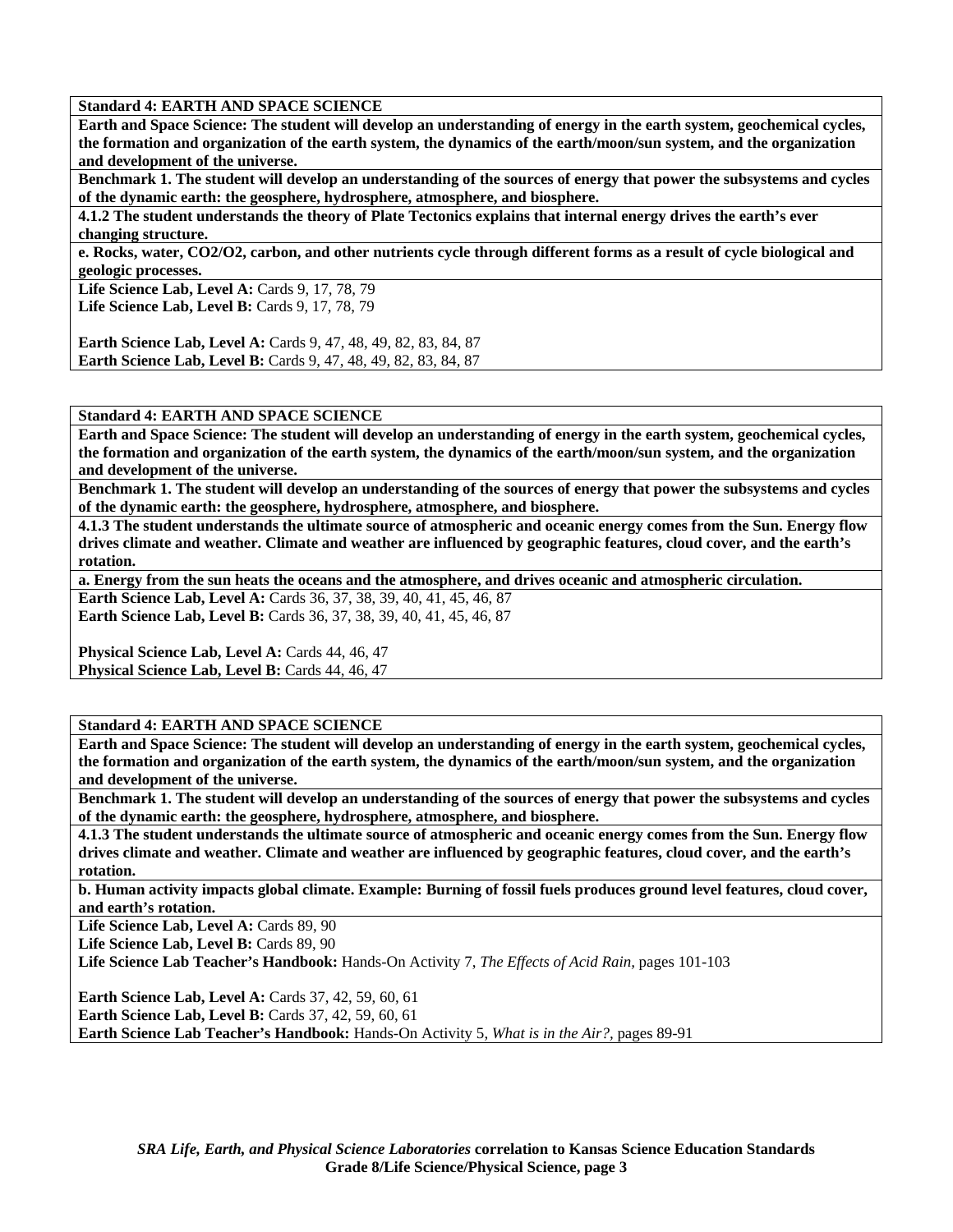**Earth and Space Science: The student will develop an understanding of energy in the earth system, geochemical cycles, the formation and organization of the earth system, the dynamics of the earth/moon/sun system, and the organization and development of the universe.** 

**Benchmark 1. The student will develop an understanding of the sources of energy that power the subsystems and cycles of the dynamic earth: the geosphere, hydrosphere, atmosphere, and biosphere.** 

**4.1.3 The student understands the ultimate source of atmospheric and oceanic energy comes from the Sun. Energy flow drives climate and weather. Climate and weather are influenced by geographic features, cloud cover, and the earth's rotation.** 

**c. The composition and structure of earth's atmosphere is a factor in the earth's suitability to support life.** 

**Earth Science Lab, Level A:** Cards 36, 37, 38, 39, 40, 41, 42

**Earth Science Lab, Level B:** Cards 36, 37, 38, 39, 40, 41, 42

## **Standard 4: EARTH AND SPACE SCIENCE**

**Earth and Space Science: The student will develop an understanding of energy in the earth system, geochemical cycles, the formation and organization of the earth system, the dynamics of the earth/moon/sun system, and the organization and development of the universe.** 

**Benchmark 1. The student will develop an understanding of the sources of energy that power the subsystems and cycles of the dynamic earth: the geosphere, hydrosphere, atmosphere, and biosphere.** 

**4.1.3 The student understands the ultimate source of atmospheric and oceanic energy comes from the Sun. Energy flow drives climate and weather. Climate and weather are influenced by geographic features, cloud cover, and the earth's rotation.** 

**d. Weather patterns and seasonal weather change are multi-variable phenomena.** 

**Earth Science Lab, Level A:** Cards 39, 40, 41, 43, 44, 45, 46, 47, 48, 49, 50, 51, 52, 53, 54

**Earth Science Lab, Level B:** Cards 39, 40, 41, 43, 44, 45, 46, 47, 48, 49, 50, 51, 52, 53, 54

**Earth Science Lab Teacher's Handbook:** Hands-On Activity 6, *Modeling a Tornado,* pages 93-95

#### **Standard 4: EARTH AND SPACE SCIENCE**

**Earth and Space Science: The student will develop an understanding of energy in the earth system, geochemical cycles, the formation and organization of the earth system, the dynamics of the earth/moon/sun system, and the organization and development of the universe.** 

**Benchmark 1. The student will develop an understanding of the sources of energy that power the subsystems and cycles of the dynamic earth: the geosphere, hydrosphere, atmosphere, and biosphere.** 

**4.1.3 The student understands the ultimate source of atmospheric and oceanic energy comes from the Sun. Energy flow drives climate and weather. Climate and weather are influenced by geographic features, cloud cover, and the earth's rotation.** 

**e. Biogeochemical cycles are an example of the integration of earth, physical, and biological science concepts.** 

**Life Science Lab, Level A:** Cards 9, 17, 78, 79 Life Science Lab, Level B: Cards 9, 17, 78, 79

**Earth Science Lab, Level A:** Cards 9, 47, 48, 49, 82, 83, 84, 87 **Earth Science Lab, Level B:** Cards 9, 47, 48, 49, 82, 83, 84, 87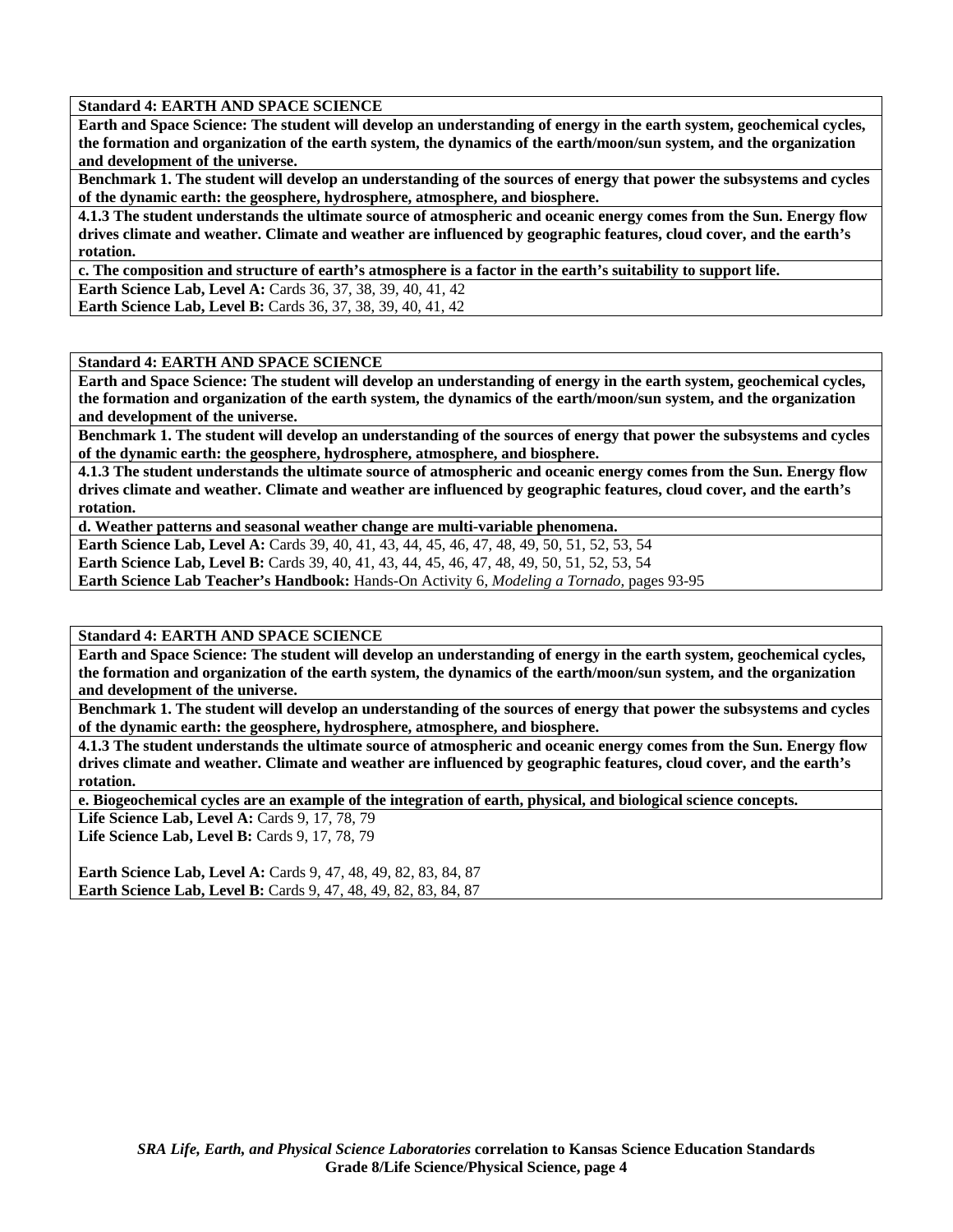**Earth and Space Science: The student will develop an understanding of energy in the earth system, geochemical cycles, the formation and organization of the earth system, the dynamics of the earth/moon/sun system, and the organization and development of the universe.** 

**Benchmark 1. The student will develop an understanding of the sources of energy that power the subsystems and cycles of the dynamic earth: the geosphere, hydrosphere, atmosphere, and biosphere.** 

**4.1.3 The student understands the ultimate source of atmospheric and oceanic energy comes from the Sun. Energy flow drives climate and weather. Climate and weather are influenced by geographic features, cloud cover, and the earth's rotation.** 

**f. Weather in the troposphere redistributes water on the surface of the earth through the water cycle.** 

**Earth Science Lab, Level A:** Cards 43, 44, 45, 46, 47, 48, 49, 52, 53, 54, 56, 82, 83, 84, 87 **Earth Science Lab, Level B:** Cards 43, 44, 45, 46, 47, 48, 49, 52, 53, 54, 56, 82, 83, 84, 87

## **Standard 4: EARTH AND SPACE SCIENCE**

**Earth and Space Science: The student will develop an understanding of energy in the earth system, geochemical cycles, the formation and organization of the earth system, the dynamics of the earth/moon/sun system, and the organization and development of the universe.** 

**Benchmark 1. The student will develop an understanding of the sources of energy that power the subsystems and cycles of the dynamic earth: the geosphere, hydrosphere, atmosphere, and biosphere.** 

**4.1.3 The student understands the ultimate source of atmospheric and oceanic energy comes from the Sun. Energy flow drives climate and weather. Climate and weather are influenced by geographic features, cloud cover, and the earth's rotation.** 

**g. The ozone layer in the upper stratosphere filters UV radiation which is harmful to living things.** 

**Earth Science Lab, Level A: Cards 36, 37** 

**Earth Science Lab, Level B: Cards 36, 37** 

### **Standard 4: EARTH AND SPACE SCIENCE**

**Earth and Space Science: The student will develop an understanding of energy in the earth system, geochemical cycles, the formation and organization of the earth system, the dynamics of the earth/moon/sun system, and the organization and development of the universe.** 

**Benchmark 1. The student will develop an understanding of the sources of energy that power the subsystems and cycles of the dynamic earth: the geosphere, hydrosphere, atmosphere, and biosphere.** 

**4.1.3 The student understands the ultimate source of atmospheric and oceanic energy comes from the Sun. Energy flow drives climate and weather. Climate and weather are influenced by geographic features, cloud cover, and the earth's rotation.** 

**h. Gamma radiation and other high energy radiation from the sun are filtered by the upper atmosphere.** 

**Earth Science Lab, Level A: Cards 36, 37** 

Earth Science Lab, Level B: Cards 36, 37

**Standard 4: EARTH AND SPACE SCIENCE** 

**Earth and Space Science: The student will develop an understanding of energy in the earth system, geochemical cycles, the formation and organization of the earth system, the dynamics of the earth/moon/sun system, and the organization and development of the universe.** 

**Benchmark 1. The student will develop an understanding of the sources of energy that power the subsystems and cycles of the dynamic earth: the geosphere, hydrosphere, atmosphere, and biosphere.** 

**4.1.3 The student understands the ultimate source of atmospheric and oceanic energy comes from the Sun. Energy flow drives climate and weather. Climate and weather are influenced by geographic features, cloud cover, and the earth's rotation.** 

**i. Concepts and skills include basic weather forecasting, weather maps, fronts, pressure systems, severe storms and safety precautions.** 

**Earth Science Lab, Level A: Cards 39, 40, 41, 45, 46, 50, 51, 52, 53, 54 Earth Science Lab, Level B:** Cards 39, 40, 41, 45, 46, 50, 51, 52, 53, 54 **Earth Science Lab Teacher's Handbook:** Hands-On Activity 6, *Modeling a Tornado,* pages 93-95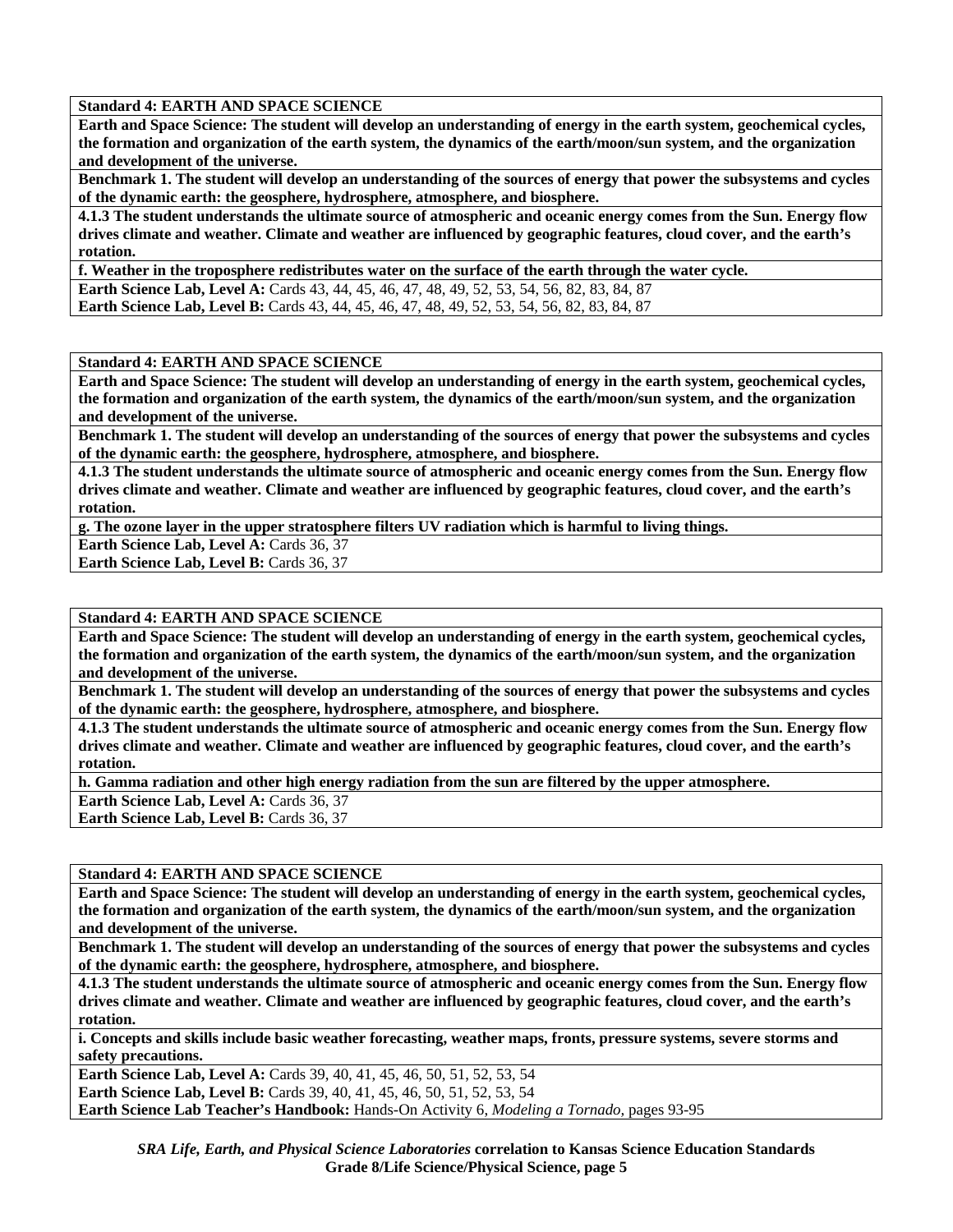**Earth and Space Science: The student will develop an understanding of energy in the earth system, geochemical cycles, the formation and organization of the earth system, the dynamics of the earth/moon/sun system, and the organization and development of the universe.** 

**Benchmark 2. The student will develop an understanding of the origin and development of the dynamic earth system. 4.2.1 The student understands geological time is used to understand the earth's past.** 

**a. Radioactive dating and relative dating (i.e., stratigraphy, fossils) are used to estimate the time rocks were formed. Earth Science Lab, Level A: Cards 30, 31, 34** 

**Earth Science Lab, Level B: Cards 30, 31, 34** 

## **Standard 4: EARTH AND SPACE SCIENCE**

**Earth and Space Science: The student will develop an understanding of energy in the earth system, geochemical cycles, the formation and organization of the earth system, the dynamics of the earth/moon/sun system, and the organization and development of the universe.** 

**Benchmark 2. The student will develop an understanding of the origin and development of the dynamic earth system. 4.2.1 The student understands geological time is used to understand the earth's past.** 

**b. Earth changes can be short term (during a human's lifetime), such as earthquakes and volcanic eruptions, or long term (over a geological time scale), such as mountain building and plate movements.** 

Earth Science Lab, Level A: Cards 11, 12, 13, 14, 15, 17, 21, 22, 23, 24, 25, 26, 27, 28, 32, 33, 35 **Earth Science Lab, Level B:** Cards 11, 12, 13, 14, 15, 17, 21, 22, 23, 24, 25, 26, 27, 28, 32, 33, 35

#### **Standard 4: EARTH AND SPACE SCIENCE**

**Earth and Space Science: The student will develop an understanding of energy in the earth system, geochemical cycles, the formation and organization of the earth system, the dynamics of the earth/moon/sun system, and the organization and development of the universe.** 

**Benchmark 2. The student will develop an understanding of the origin and development of the dynamic earth system. 4.2.1 The student understands geological time is used to understand the earth's past.** 

**c. The earth's atmosphere has changed over time. For example: The dramatic changes in earth's atmosphere (i.e., introduction of O2) which were affected by the emergence of life on earth.** 

**Earth Science Lab, Level A: Cards 17, 36** 

**Earth Science Lab, Level B: Cards 17, 36** 

# **Standard 4: EARTH AND SPACE SCIENCE**

**Earth and Space Science: The student will develop an understanding of energy in the earth system, geochemical cycles, the formation and organization of the earth system, the dynamics of the earth/moon/sun system, and the organization and development of the universe.** 

**Benchmark 2. The student will develop an understanding of the origin and development of the dynamic earth system. 4.2.1 The student understands geological time is used to understand the earth's past.** 

**d. Relates geologic evidence to a record of earth's history.** 

Life Science Lab, Level A: Card 67

Life Science Lab, Level B: Card 67

**Life Science Lab Teacher's Handbook:** Hands-On Activity 5, *Making Fossils,* pages 93-95

Earth Science Lab, Level A: Cards 11, 12, 13, 14, 30, 31, 32, 33, 34, 35 **Earth Science Lab, Level B:** Cards 11, 12, 13, 14, 30, 31, 32, 33, 34, 35 **Earth Science Lab Teacher's Handbook:** Hands-On Activity 2, *Plate Boundaries in Action,* pages 77-79;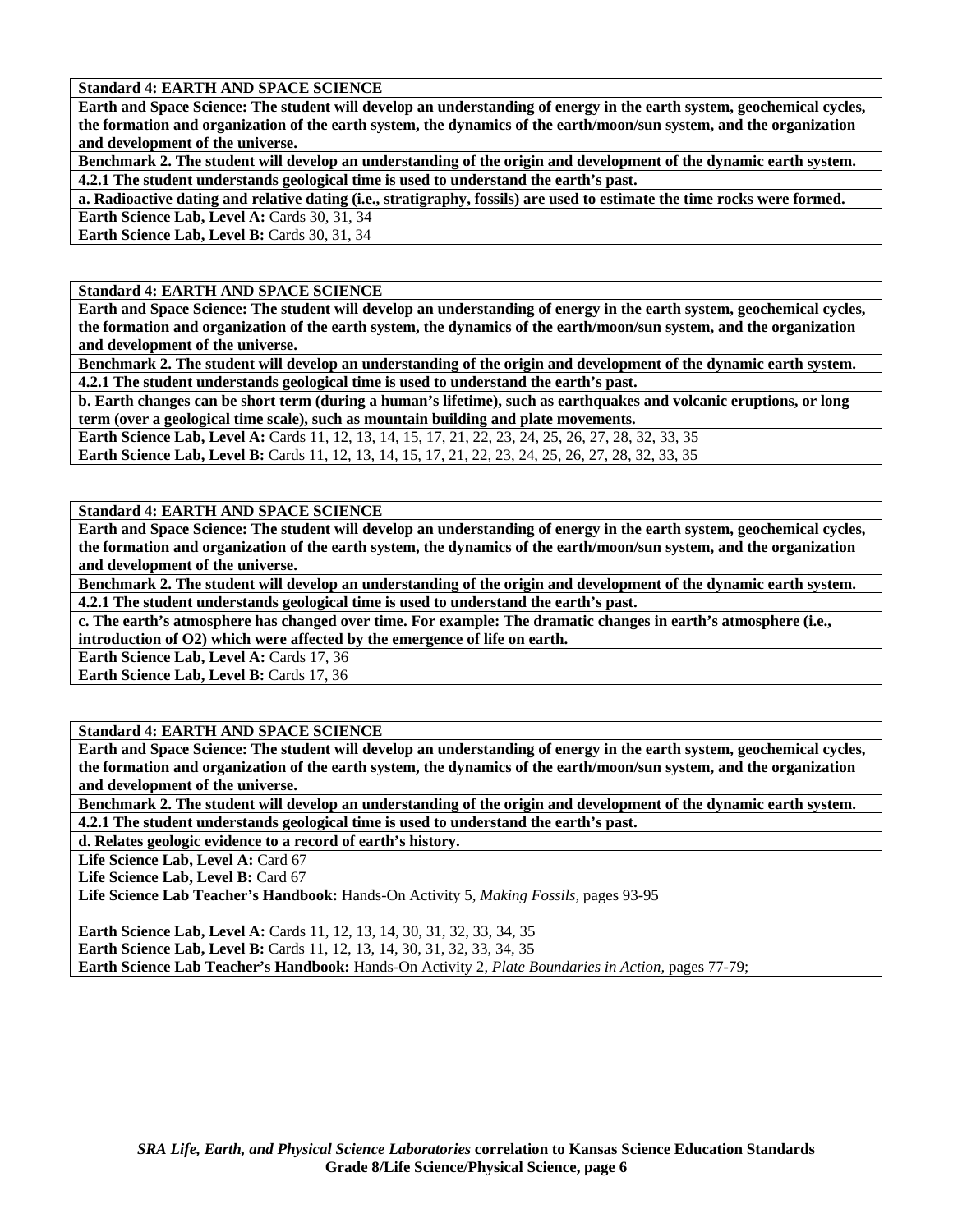**Earth and Space Science: The student will develop an understanding of energy in the earth system, geochemical cycles, the formation and organization of the earth system, the dynamics of the earth/moon/sun system, and the organization and development of the universe.** 

**Benchmark 2. The student will develop an understanding of the origin and development of the dynamic earth system. 4.2.1 The student understands geological time is used to understand the earth's past.** 

**e. Matching coastlines, similarities in rock types, similarities in fossils and life forms suggest that today's continents are separated parts of what was long ago a single continent.** 

**Earth Science Lab, Level A: Card 10** 

**Earth Science Lab, Level B: Card 10** 

# **Standard 4: EARTH AND SPACE SCIENCE**

**Earth and Space Science: The student will develop an understanding of energy in the earth system, geochemical cycles, the formation and organization of the earth system, the dynamics of the earth/moon/sun system, and the organization and development of the universe.** 

**Benchmark 3. The student develop and understanding of dynamics of our solar system.** 

**4.3.1 The student understands gravitational attraction of objects n the solar system keeps solar system objects in orbit.** 

**a. Kepler's laws describe planetary motion.** 

Earth Science Lab, Level A: Cards 62, 68 **Earth Science Lab, Level B: Cards 62, 68** 

**Physical Science Lab, Level A: Card 59 Physical Science Lab, Level B: Card 59** 

**Standard 4: EARTH AND SPACE SCIENCE** 

**Earth and Space Science: The student will develop an understanding of energy in the earth system, geochemical cycles, the formation and organization of the earth system, the dynamics of the earth/moon/sun system, and the organization and development of the universe.** 

**Benchmark 3. The student develop and understanding of dynamics of our solar system.** 

**4.3.1 The student understands gravitational attraction of objects n the solar system keeps solar system objects in orbit.** 

**b. Newton's laws of inertia and gravity explain orbital motion.** 

**Earth Science Lab, Level A: Cards 62, 68 Earth Science Lab, Level B: Cards 62, 68** 

**Physical Science Lab, Level A: Card 59 Physical Science Lab, Level B: Card 59** 

# **Standard 4: EARTH AND SPACE SCIENCE**

**Earth and Space Science: The student will develop an understanding of energy in the earth system, geochemical cycles, the formation and organization of the earth system, the dynamics of the earth/moon/sun system, and the organization and development of the universe.** 

**Benchmark 3. The student develop and understanding of dynamics of our solar system.** 

**4.3.1 The student understands gravitational attraction of objects n the solar system keeps solar system objects in orbit. c. Because of the sun's large mass, the sun is the primary gravitational force in the solar system.** 

Earth Science Lab, Level A: Cards 62, 68

Earth Science Lab, Level B: Cards 62, 68

**Physical Science Lab, Level A: Card 59 Physical Science Lab, Level B: Card 59**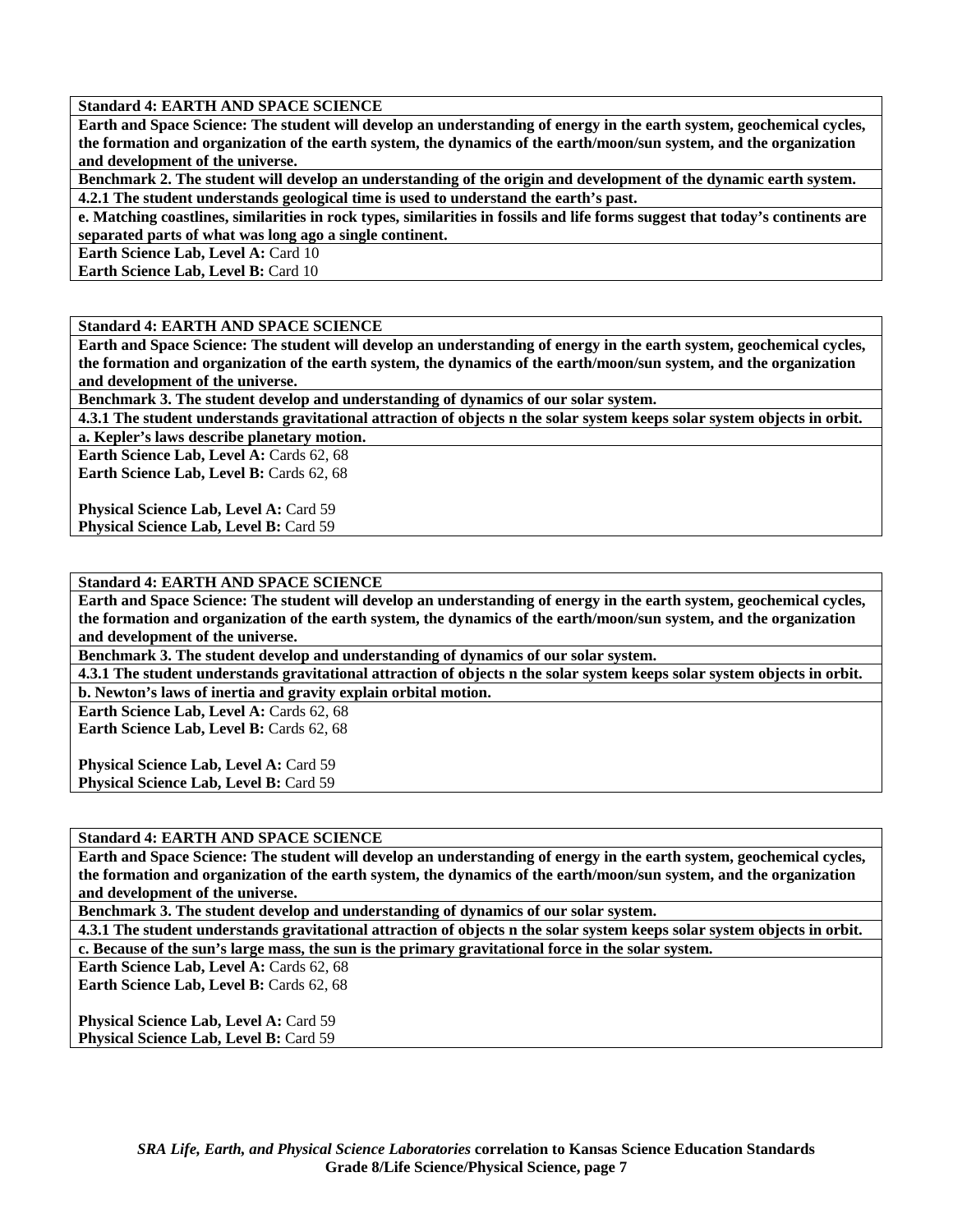**Earth and Space Science: The student will develop an understanding of energy in the earth system, geochemical cycles, the formation and organization of the earth system, the dynamics of the earth/moon/sun system, and the organization and development of the universe.** 

**Benchmark 3. The student develop and understanding of dynamics of our solar system.** 

**4.3.2 The student understands the relationship between the earth, moon, and sun explains the seasons, tides and moon phases.** 

**a. The angle of incidence of solar energy striking earth's surface effect the amount of heat energy absorbed at earth's surface.** 

**Earth Science Lab, Level A: Cards 55, 62 Earth Science Lab, Level B: Cards 55, 62** 

## **Standard 4: EARTH AND SPACE SCIENCE**

**Earth and Space Science: The student will develop an understanding of energy in the earth system, geochemical cycles, the formation and organization of the earth system, the dynamics of the earth/moon/sun system, and the organization and development of the universe.** 

**Benchmark 3. The student develop and understanding of dynamics of our solar system.** 

**4.3.2 The student understands the relationship between the earth, moon, and sun explains the seasons, tides and moon phases.** 

**b. The gravitational relationship between the earth, moon, and sun causes tides.** 

**Earth Science Lab, Level A: Cards 66, 90 Earth Science Lab, Level B: Cards 66, 90** 

**Physical Science Lab, Level A: Card 48 Physical Science Lab, Level B: Card 48** 

**Standard 4: EARTH AND SPACE SCIENCE** 

**Earth and Space Science: The student will develop an understanding of energy in the earth system, geochemical cycles, the formation and organization of the earth system, the dynamics of the earth/moon/sun system, and the organization and development of the universe.** 

**Benchmark 3. The student develop and understanding of dynamics of our solar system.** 

**4.3.3 The student understands the relative sizes and distances of objects in the solar system.** 

**Earth Science Lab, Level A:** Cards 67, 68, 69, 70, 71, 72, 73, 74 **Earth Science Lab, Level B:** Cards 67, 68, 69, 70, 71, 72, 73, 74 **Earth Science Lab Teacher's Handbook:** Hands-On Activity 7, *Sizes in the Solar System,* pages 97-99

**Standard 4: EARTH AND SPACE SCIENCE** 

**Earth and Space Science: The student will develop an understanding of energy in the earth system, geochemical cycles, the formation and organization of the earth system, the dynamics of the earth/moon/sun system, and the organization and development of the universe.** 

**Benchmark 3. The student develop and understanding of dynamics of our solar system.** 

**4.3.4 The student understands the sun, earth, and other objects in the solar system formed from a nebular cloud of dust and gas.** 

**Earth Science Lab, Level A: Card 78 Earth Science Lab, Level B: Card 78**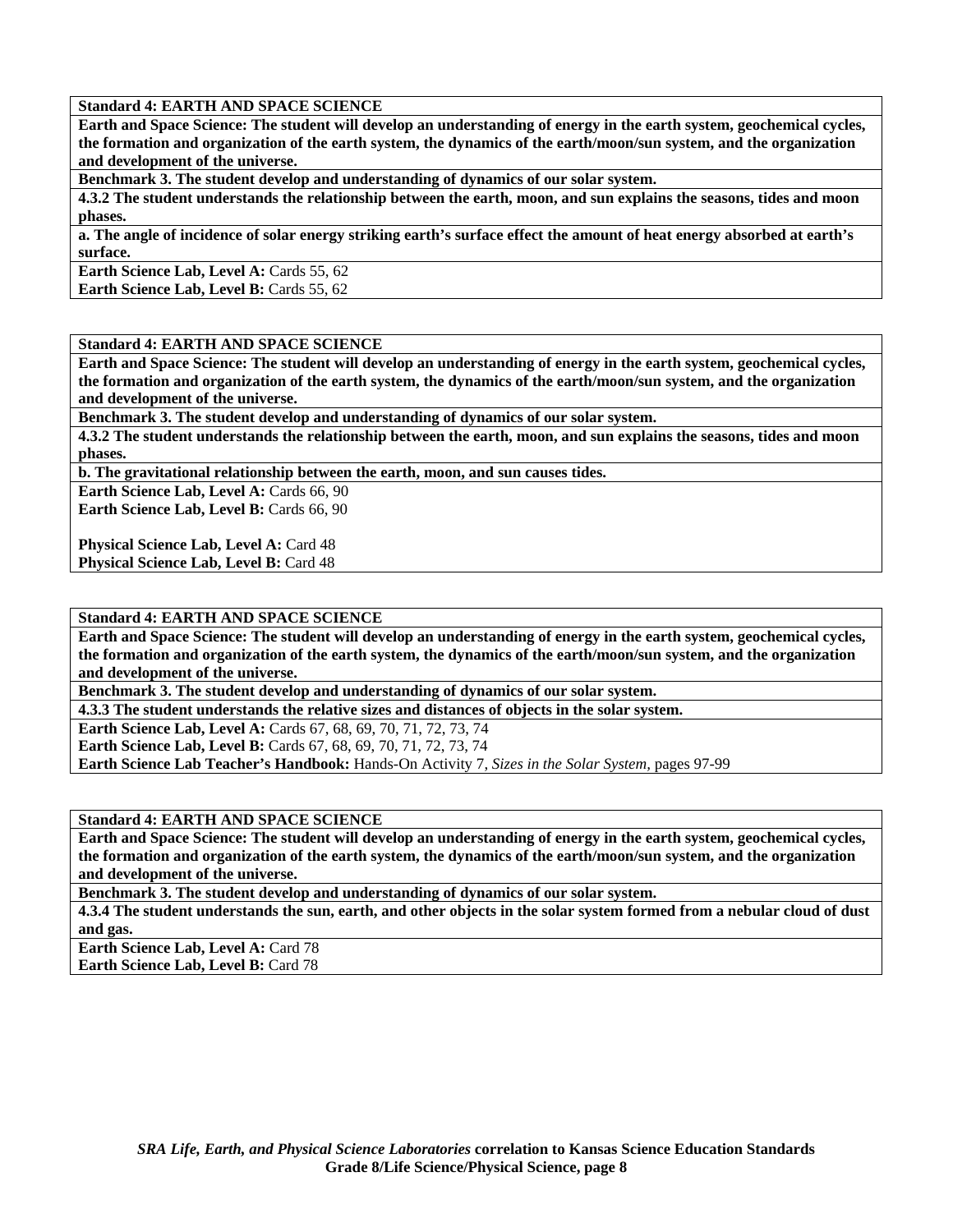**Earth and Space Science: The student will develop an understanding of energy in the earth system, geochemical cycles, the formation and organization of the earth system, the dynamics of the earth/moon/sun system, and the organization and development of the universe.** 

**Benchmark 4. The student will develop an understanding of the organization of the universe, and its development.** 

**4.4.1 The student understands stellar evolution.** 

**a. Condensation of gases, due to gravity, is a foundation for the formation of stars.** 

**Earth Science Lab, Level A: Cards 75, 76** 

**Earth Science Lab, Level B: Cards 75, 76** 

## **Standard 4: EARTH AND SPACE SCIENCE**

**Earth and Space Science: The student will develop an understanding of energy in the earth system, geochemical cycles, the formation and organization of the earth system, the dynamics of the earth/moon/sun system, and the organization and development of the universe.** 

**Benchmark 4. The student will develop an understanding of the organization of the universe, and its development. 4.4.1 The student understands stellar evolution.** 

**b. The life cycle of the star begins with the nebula, which contains mostly hydrogen and helium. Heavier elements were, and continue to be, made by the nuclear fusion reactions in stars.** 

Earth Science Lab, Level A: Cards 75, 76

**Earth Science Lab, Level B: Cards 75, 76** 

## **Standard 4: EARTH AND SPACE SCIENCE**

**Earth and Space Science: The student will develop an understanding of energy in the earth system, geochemical cycles, the formation and organization of the earth system, the dynamics of the earth/moon/sun system, and the organization and development of the universe.** 

**Benchmark 4. The student will develop an understanding of the organization of the universe, and its development. 4.4.1 The student understands stellar evolution.** 

**c. The Hertzsprung-Russell (H-R) diagram is used to classify stars. The sun in a main sequence star.** 

**Earth Science Lab, Level A: Card 75** 

**Earth Science Lab, Level B: Card 75** 

# **Standard 4: EARTH AND SPACE SCIENCE**

**Earth and Space Science: The student will develop an understanding of energy in the earth system, geochemical cycles, the formation and organization of the earth system, the dynamics of the earth/moon/sun system, and the organization and development of the universe.** 

**Benchmark 4. The student will develop an understanding of the organization of the universe, and its development. 4.4.1 The student understands stellar evolution.** 

**d. Stars are classified by their color, temperature, age, apparent brightness and distance from earth.** 

**Earth Science Lab, Level A: Card 75** 

**Earth Science Lab, Level B: Card 75** 

# **Standard 4: EARTH AND SPACE SCIENCE**

**Earth and Space Science: The student will develop an understanding of energy in the earth system, geochemical cycles, the formation and organization of the earth system, the dynamics of the earth/moon/sun system, and the organization and development of the universe.** 

**Benchmark 4. The student will develop an understanding of the organization of the universe, and its development.** 

**4.4.2 The student understands the current scientific explanation of the origin and structure of the universe.** 

**a. The formation of the universe began with an expansion of gases from a hot, dense state. By studying the light emitted from distant galaxies, it has been found that galaxies are moving apart from one another.** 

Earth Science Lab, Level A: Cards 77, 78 Earth Science Lab, Level B: Cards 77, 78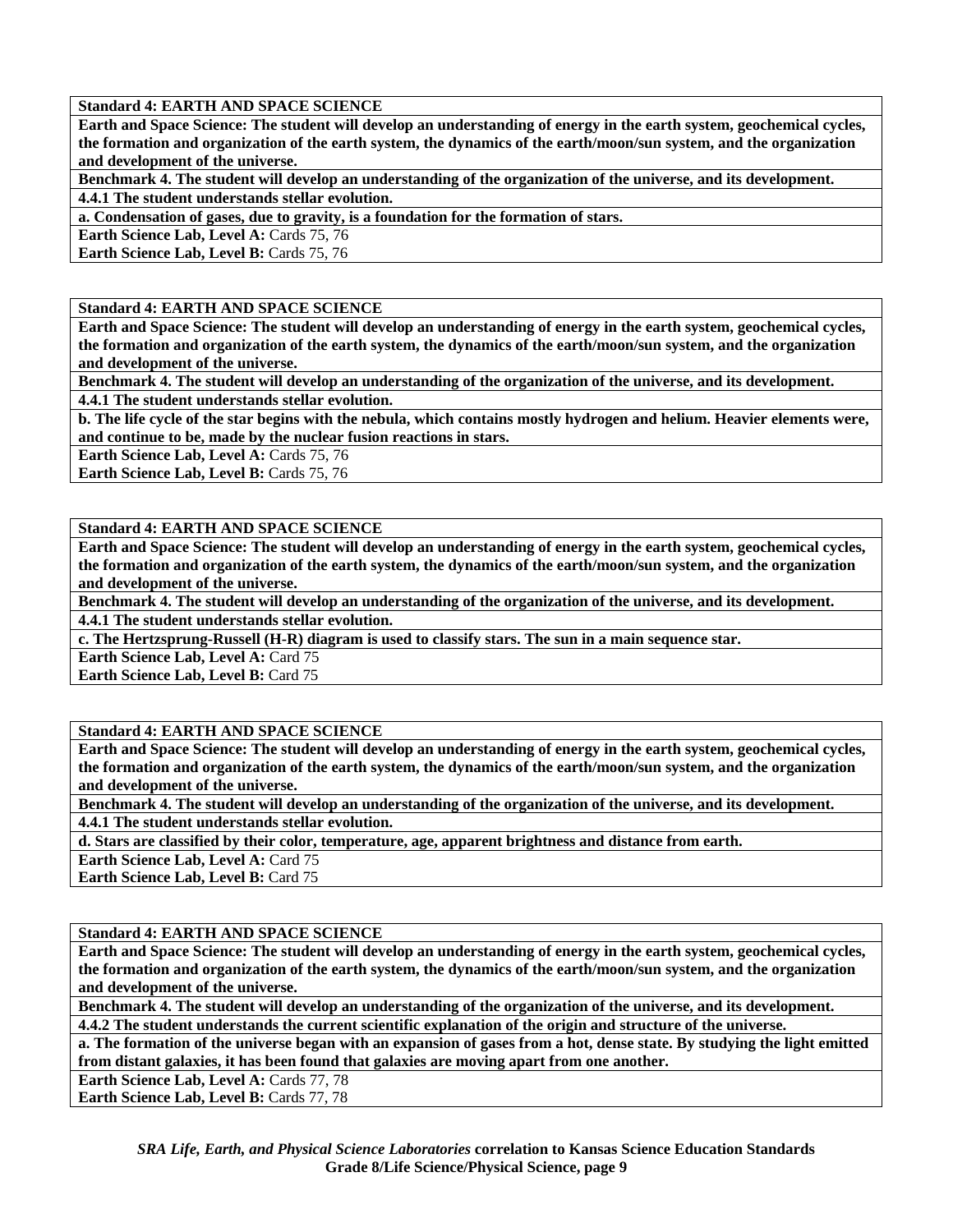**Earth and Space Science: The student will develop an understanding of energy in the earth system, geochemical cycles, the formation and organization of the earth system, the dynamics of the earth/moon/sun system, and the organization and development of the universe.** 

**Benchmark 4. The student will develop an understanding of the organization of the universe, and its development.** 

**4.4.2 The student understands the current scientific explanation of the origin and structure of the universe. b. The red shift of light, within the Doppler effect, emitted by distant galaxies supports the conclusion that the universe** 

**is expanding.** 

**Earth Science Lab, Level A: Cards 77, 78** 

**Earth Science Lab, Level B: Cards 77, 78** 

# **Standard 4: EARTH AND SPACE SCIENCE**

**Earth and Space Science: The student will develop an understanding of energy in the earth system, geochemical cycles, the formation and organization of the earth system, the dynamics of the earth/moon/sun system, and the organization and development of the universe.** 

**Benchmark 4. The student will develop an understanding of the organization of the universe, and its development. 4.4.2 The student understands the current scientific explanation of the origin and structure of the universe.** 

**c. Galaxies are a level of organization of the universe. There are at least 100 billion galaxies in the observable universe. Galaxies are organized into superclusters with large voids between them.** 

**Earth Science Lab, Level A: Card 77** 

**Earth Science Lab, Level B: Card 77** 

# **Standard 4: EARTH AND SPACE SCIENCE**

**Earth and Space Science: The student will develop an understanding of energy in the earth system, geochemical cycles, the formation and organization of the earth system, the dynamics of the earth/moon/sun system, and the organization and development of the universe.** 

**Benchmark 4. The student will develop an understanding of the organization of the universe, and its development. 4.4.2 The student understands the current scientific explanation of the origin and structure of the universe.** 

**d. The sun is a second-generation star, which, along with our galaxy (The Milky Way which includes about 100 billion** 

**stars) formed billions of years after the Big Bang.** 

Earth Science Lab, Level A: Cards 67, 77, 78 Earth Science Lab, Level B: Cards 67, 77, 78

# **Standard 4: EARTH AND SPACE SCIENCE**

**Earth and Space Science: The student will develop an understanding of energy in the earth system, geochemical cycles, the formation and organization of the earth system, the dynamics of the earth/moon/sun system, and the organization and development of the universe.** 

**Benchmark 4. The student will develop an understanding of the organization of the universe, and its development.** 

**4.4.3 The student understands how the tools of astronomy have revolutionized the study of the universe.** 

**a. Current telescopes can measure across the Electromagnetic-Spectrum.** 

**Earth Science Lab, Level A: Card 81** 

**Earth Science Lab, Level B: Card 81**